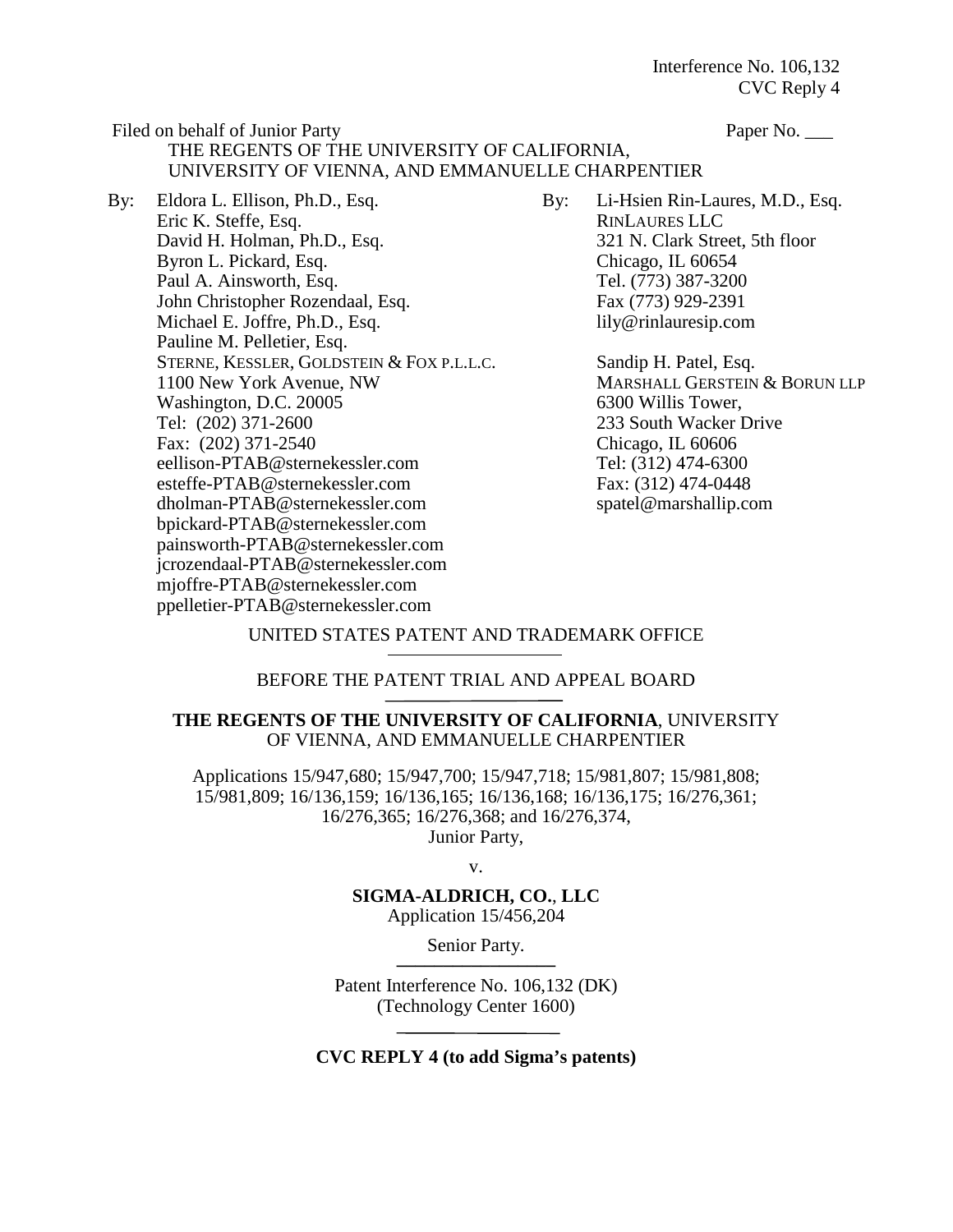## **TABLE OF CONTENTS**

| I. |                |                                                                                                                                                                          |
|----|----------------|--------------------------------------------------------------------------------------------------------------------------------------------------------------------------|
| Π. |                |                                                                                                                                                                          |
|    |                | a. CVC correctly applied the one-way analysis set forth in Rule 41.207(b)(2) to<br>demonstrate that claims 1-17 of Sigma's '181 patent and claims 2-4, 11, 14, and 21-22 |
|    | $\mathbf{i}$ . | A movant must apply a one-way analysis between an existing count and the claims<br>under Rule $41.207(b)(2)$ to show claim correspondence in a motion to add a patent    |
|    | ii.            | No authority supports Sigma's position that adding a patent to an existing<br>interference requires a two-way analysis between the existing count and the patent's       |
|    |                | iii. CVC showed that Sigma's claims correspond to Count 1 under Rule 41.207(b)(2). 6                                                                                     |
|    | iv.            | Even under Sigma's proposed construction, the '181 and '716 patent claims                                                                                                |
|    |                | b. Granting Sigma's motion 1 would not render CVC's motion to add Sigma's '181 and                                                                                       |
|    |                |                                                                                                                                                                          |
|    |                |                                                                                                                                                                          |
|    |                |                                                                                                                                                                          |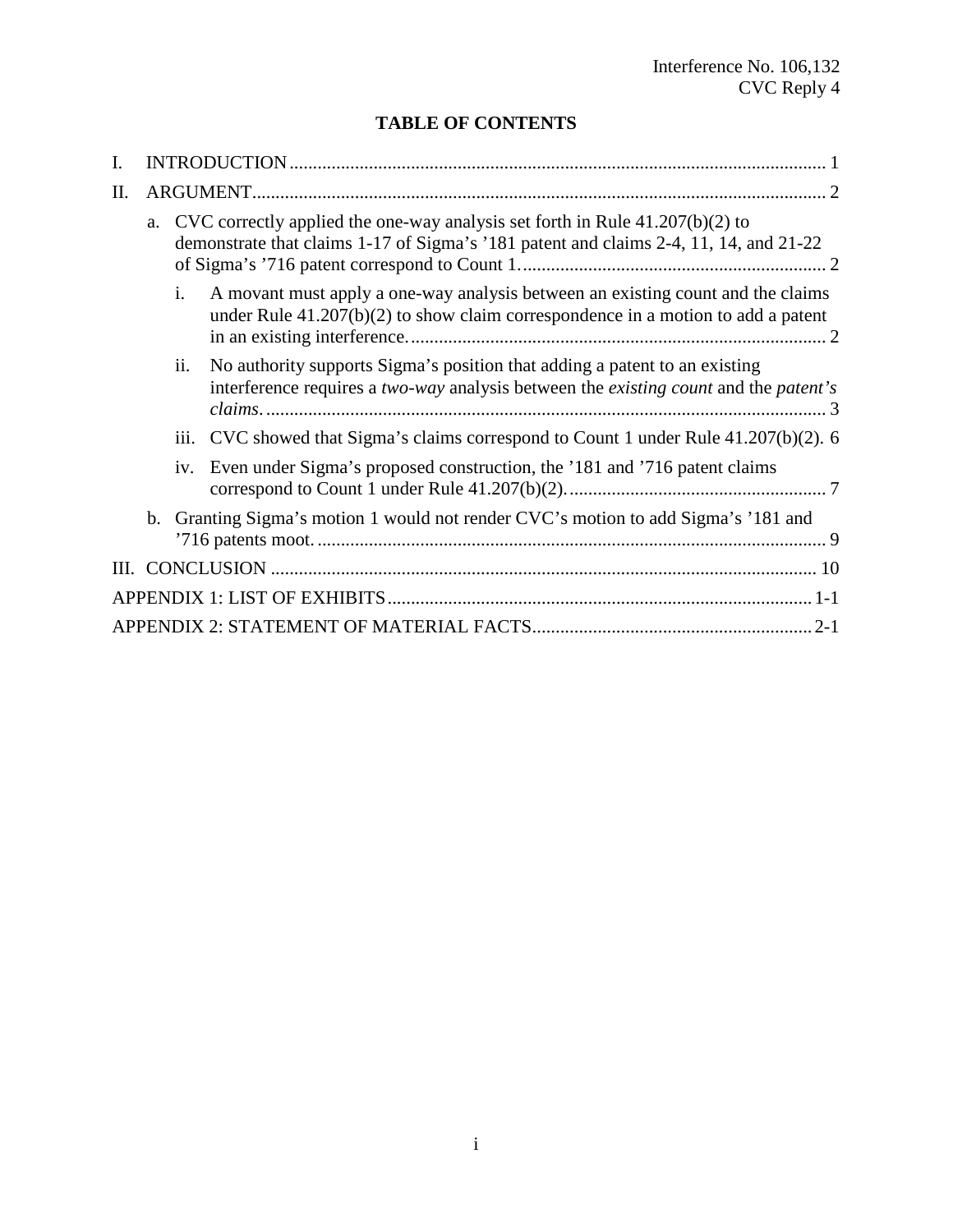# **TABLE OF AUTHORITIES**

## Page(s)

## **Cases**

| Ledenev v. Adest,        |
|--------------------------|
| Ritzberger v. Durschang, |
| Winter v. Fujita,        |
| <b>Statutes</b>          |
|                          |
| <b>Other Authorities</b> |
|                          |
|                          |
|                          |
|                          |
|                          |
|                          |
|                          |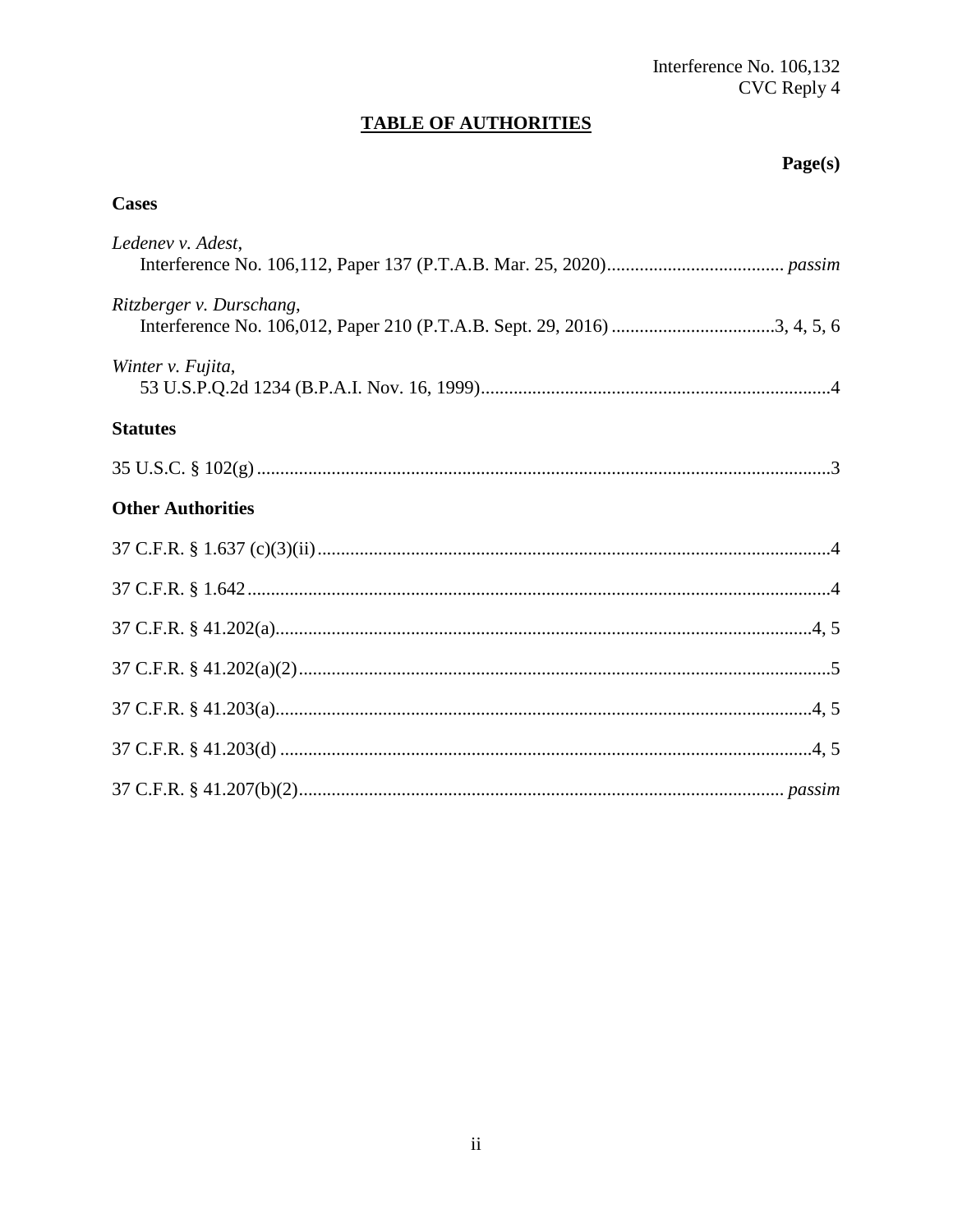#### **I. INTRODUCTION**

<span id="page-3-0"></span> The PTAB should grant CVC's motion to add Sigma's U.S. Patent Nos. 10,731,181 and 10,745,716 to this interference because their claims are directed to the same invention at issue in this interference. CVC's motion showed that Sigma's patent claims correspond to the count under the *one-way* analysis of 37 C.F.R. § 41.207(b)(2). Sigma's insistence on applying a *two- way* analysis between the count and its claims is contrary to precedent and illogical because CVC merely seeks to add patents to an existing interference that already satisfied the two-way test for an interference-in-fact. The PTAB applies Rule 207(b)(2) when deciding motions to add a patent to an existing interference. *See, e.g.*, *Ledenev v. Adest*, No. 106,112, Paper 137, Decision on Motions, at 30 (P.T.A.B. Mar. 25, 2020). Under Rule 207(b)(2)'s *one-way* analysis, a claim corresponds to a count if the count, treated as prior art, anticipates or renders obvious the claim. CVC demonstrated that all claims of Sigma's '181 patent (claims 1-17) and the non-disclaimed claims in Sigma's '716 patent (claims 2-4, 11, 14, and 21-22) would have been obvious over Count 1, and therefore correspond to Count 1 under Rule 207(b)(2). Sigma construes "Element 13" of its claims as including HDR and non-HDR processes for DNA repair. But even under Sigma's construction, its claims correspond to its half of Count 1 under Rule 41.207(b)(2). Sigma admits that Element 13 of its half of Count 1 is limited to HDR. Thus, Element 13 of Sigma's half of Count 1 would have anticipated Element 13 of its claims (which encompasses HDR), and Sigma's half of Count 1 would have rendered obvious its claims for the reasons discussed in CVC's motion. Sigma does not—and cannot—dispute that Count 1 renders obvious the claims CVC

seeks to add, *viz*., that the claims correspond to Count 1 under Rule 207(b)(2). Instead, Sigma

advances an improper *two-way* analysis between the count and its claims. Sigma posits that CVC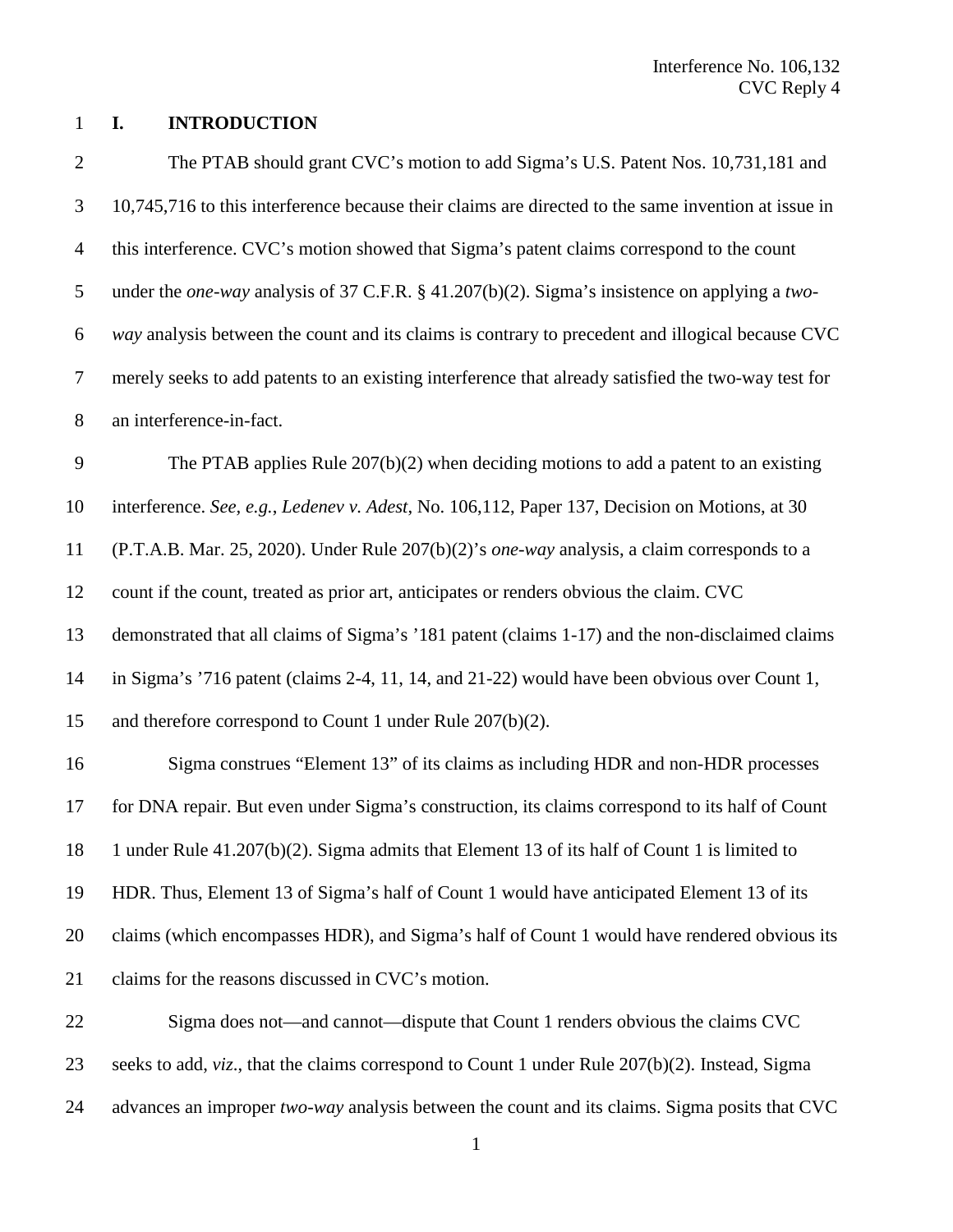<span id="page-4-0"></span>

| $\mathbf{1}$   | was required to show that (i) Count 1 renders at least one claim of each of Sigma's patents                                                                                                                                 |
|----------------|-----------------------------------------------------------------------------------------------------------------------------------------------------------------------------------------------------------------------------|
| $\overline{2}$ | obvious, and (ii) at least one claim of each of Sigma's patents renders Count 1 obvious. But                                                                                                                                |
| 3              | Sigma cites no instance where the PTAB applied a two-way analysis between the count and the                                                                                                                                 |
| $\overline{4}$ | claims in any context. Neither <i>Ledenev</i> nor the other authorities Sigma cites support its position.                                                                                                                   |
| $\mathfrak{S}$ | Finally, contrary to Sigma's argument, CVC's motion would not be rendered moot if the                                                                                                                                       |
| 6              | PTAB were to grant Sigma's Motion 1. Sigma's Proposed Count 2 retains Sigma's half of Count                                                                                                                                 |
| $\tau$         | 1 and, as such, Sigma's patent claims (regardless of construction) would also correspond to                                                                                                                                 |
| $8\phantom{1}$ | Proposed Count 2 under Rule 41.207(b)(2) for the same reasons that they correspond to Count 1.                                                                                                                              |
| 9              | In sum, Sigma has not rebutted CVC's showing that Sigma's patents should be added to                                                                                                                                        |
| 10             | this interference given that Sigma's claims—under either party's construction—correspond to                                                                                                                                 |
| 11             | Count 1 or Proposed Count 2 under Rule 41.207(b)(2). Sigma's Motion 1 also requires this                                                                                                                                    |
| 12             | outcome. There, Sigma argues that an interference with Proposed Count 2 should involve CVC's                                                                                                                                |
| 13             | claims irrespective of whether they are limited to HDR; based on Sigma's assertions, its claims                                                                                                                             |
| 14             | should be added to the interference irrespective of whether they are limited to HDR.                                                                                                                                        |
| 15             | II.<br><b>ARGUMENT</b>                                                                                                                                                                                                      |
| 16<br>17<br>18 | a. CVC correctly applied the one-way analysis set forth in Rule $41.207(b)(2)$ to<br>demonstrate that claims 1-17 of Sigma's '181 patent and claims 2-4, 11, 14, and<br>21-22 of Sigma's '716 patent correspond to Count 1. |
| 19<br>20<br>21 | i. A movant must apply a one-way analysis between an existing count and<br>the claims under Rule $41.207(b)(2)$ to show claim correspondence in a<br>motion to add a patent in an existing interference.                    |
| 22             | Since the current interference rules were promulgated, the PTAB has applied a one-way                                                                                                                                       |
| 23             | analysis to determine claim correspondence when deciding motions to add a patent to an existing                                                                                                                             |
| 24             | interference. 37 C.F.R. § 41.207(b)(2); Ledenev v. Adest, Paper 137, at 30, 31; Ritzberger v.                                                                                                                               |
| 25             | Durschang, No. 106,012, Paper 210, Decision on Priority and Other Motions, at 17-25 (P.T.A.B.                                                                                                                               |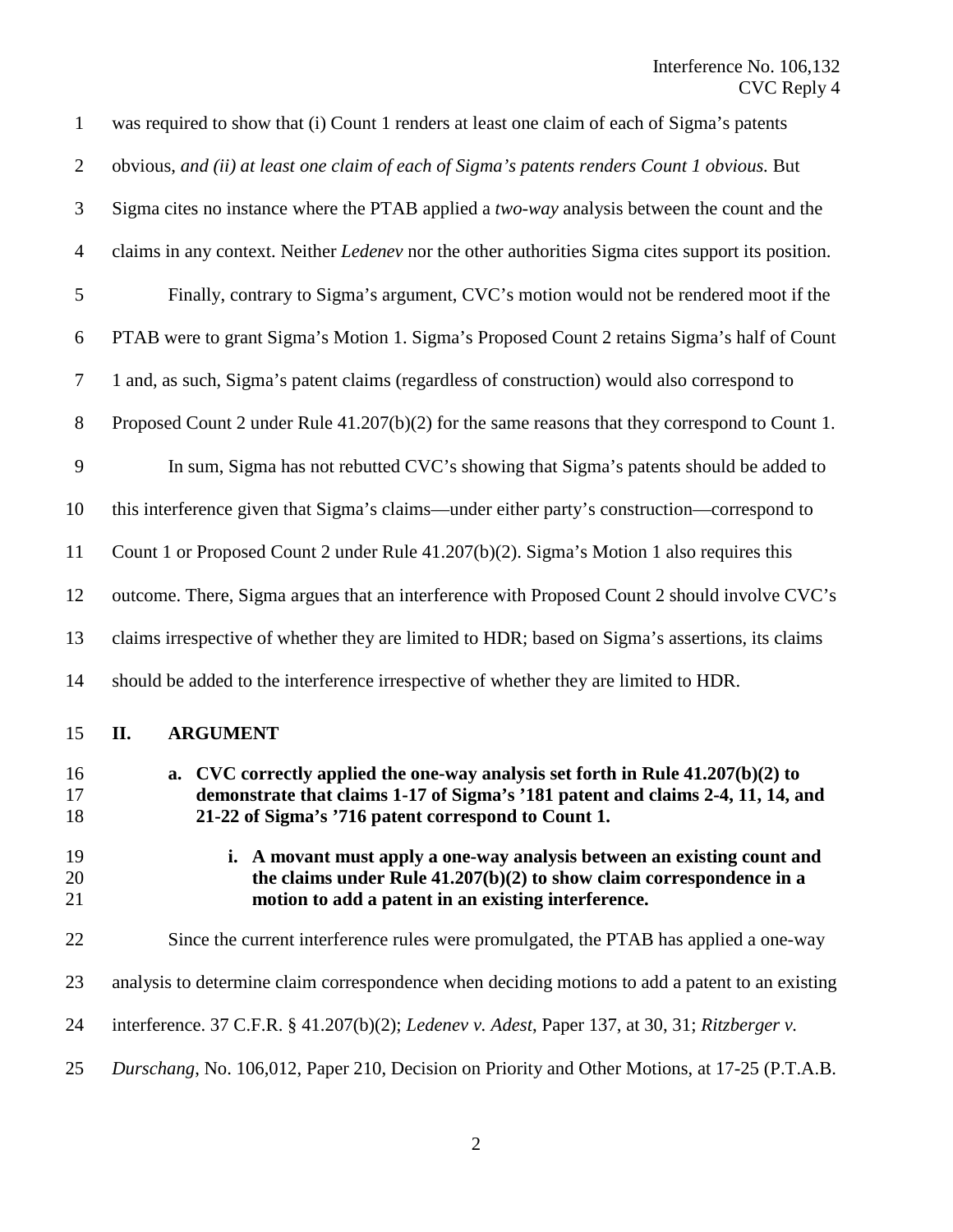<span id="page-5-0"></span>

| $\mathbf{1}$   | Sept. 29, 2016). In <i>Ledenev</i> , when assessing a motion to add a patent, the PTAB cited Rule                                                                                 |
|----------------|-----------------------------------------------------------------------------------------------------------------------------------------------------------------------------------|
| $\overline{2}$ | $41.207(b)(2)$ for the proposition that "[a] claim corresponds to the Count if the subject matter of                                                                              |
| 3              | the Count, treated as prior art to the claims, would have anticipated or rendered obvious the                                                                                     |
| $\overline{4}$ | subject matter of the claims. Bd.R. $207(b)(2)$ ." Ledenev, Paper 137, at 30 (emphasis added).                                                                                    |
| 5              | Similarly, the PTAB applied Rule $41.207(b)(2)$ 's one-way analysis four years earlier in                                                                                         |
| 6              | <i>Ritzberger</i> when granting a motion to add patents in an existing interference because "the claims"                                                                          |
| $\overline{7}$ | of the three additional [] patents would have been obvious in view of the Count." Ritzberger,                                                                                     |
| $8\,$          | Paper 210, at 20. Thus, the PTAB applies a <i>one-way</i> analysis when assessing motions to add a                                                                                |
| 9              | patent in an existing interference. This is for good reason, because if the PTAB enters judgment                                                                                  |
| 10             | against the patentee under 35 U.S.C. $\S 102(g)$ , the earlier invention by another will be prior art to                                                                          |
| 11             | all the patentee's claims. The just, speedy, and inexpensive administration of the interference                                                                                   |
| 12             | requires disposition of those patent claims in the interference.                                                                                                                  |
| 13<br>14<br>15 | ii. No authority supports Sigma's position that adding a patent to an<br>existing interference requires a two-way analysis between the existing<br>count and the patent's claims. |
| 16             | On pg. 4, line 5 to line 8 of the opposition, Sigma incorrectly argues that CVC's motion                                                                                          |
| 17             | fails because it did not apply a "two-way obviousness test" to show "whether each of Sigma's                                                                                      |
| 18             | patents contain at least one claim that is patentably indistinct from Count 1." Id. (emphasis                                                                                     |
| 19             | added); see also id. at 6:1-5. The response is that Sigma advances the untenable position that a                                                                                  |
| 20             | party moving to add a patent to an existing interference must perform a two-way analysis                                                                                          |
| 21             | between the count and the patent claims, showing each renders the other unpatentable. MF40.                                                                                       |
| 22             | This is directly contrary to Rule $41.207(b)(2)$ , which requires only a <i>one-way</i> analysis with the                                                                         |
| 23             | count treated as prior art to the claims. The only instance where the PTAB applies a two-way                                                                                      |
| 24             | analysis is between the parties' claims to determine interference-in-fact when declaring an                                                                                       |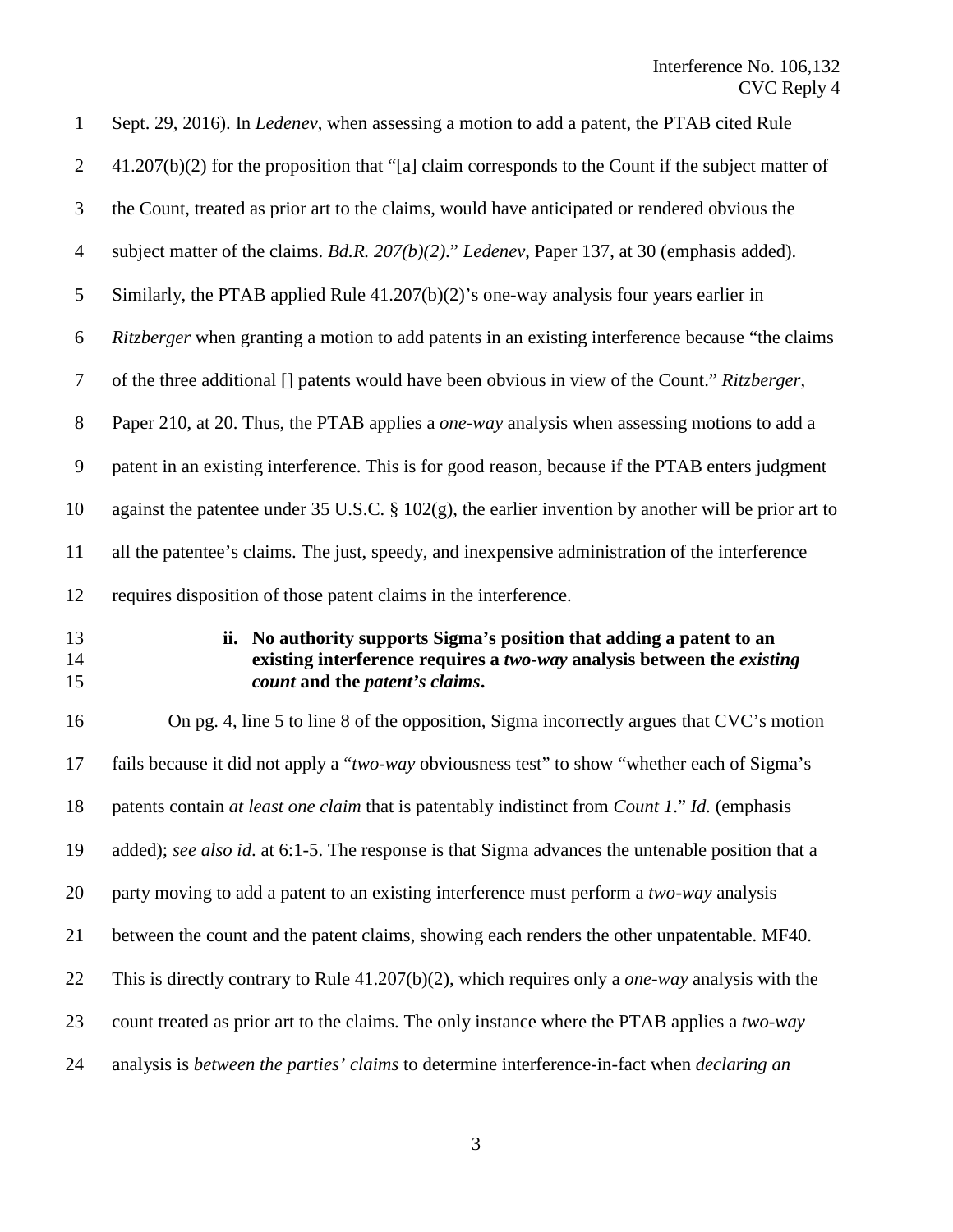<span id="page-6-4"></span><span id="page-6-3"></span><span id="page-6-2"></span><span id="page-6-1"></span><span id="page-6-0"></span>

| $\mathbf{1}$   | <i>interference</i> in the first instance. See 37 C.F.R. §§ 41.202(a) and 41.203(a). No authority             |
|----------------|---------------------------------------------------------------------------------------------------------------|
| $\overline{2}$ | supports Sigma's position to apply a two-way analysis that compares the count and the claims.                 |
| $\mathfrak{Z}$ | On pg. 2, line 9 to pg. 3, line 19 of the opposition, Sigma cites $37$ C.F.R. $\S$ 1.642 (2004)               |
| $\overline{4}$ | (removed), Winter v. Fujita, 37 C.F.R. § 41.202(a), 37 C.F.R. § 41.203(a), 37 C.F.R. §                        |
| 5              | 41.203(d), and <i>Ledenev v. Adest</i> in alleged support. See also id. at 4:4-12. The response is that       |
| 6              | these authorities do not support a two-way analysis between the count and the claims when                     |
| $\tau$         | adding a patent to an existing interference. Rule 1.642 is an old interference rule that does not             |
| $8\,$          | have an applicable corresponding current rule. Winter does not support the proposition that                   |
| 9              | Sigma argues and it involved the old interferences rules. Winter v. Fujita, 53 U.S.P.Q.2d 1234,               |
| 10             | 1248 (B.P.A.I. Nov. 16, 1999) (Ex. 2657). In recent interferences, the PTAB has expressly                     |
| 11             | refused to apply the old interference rules that are no longer in force. Ledenev, at 31 (refusing to          |
| 12             | apply Rule $1.637$ (c)(3)(ii) when deciding a motion to add a patent because it was "an 'old                  |
| 13             | interference rules' rule that [was] outdated is no longer in force.").                                        |
| 14             | Current interference rules $41.202(a)$ , $41.203(a)$ , and $41.203(d)$ do not support Sigma's                 |
| 15             | two-way count vs. claim analysis. No matter what these rules state, <i>Ledenev</i> and <i>Ritzberger</i> both |
| 16             | applied a <i>one-way</i> count vs. claim analysis under Rule $41.207(b)(2)$ when deciding motions to          |
| 17             | add a patent to an interference. The PTAB's analysis in these cases was correct and dictated by               |
| 18             | the only logical reading of the rules Sigma cites. Rule 41.203(d) states that a "party may suggest            |
| 19             | the addition of a patent  to the interference," and that the "suggestion should make the                      |
| 20             | showings required under [Rule] 41.202(a)." Rule 41.202(a) concerns what a suggestion for a new                |
| 21             | interference requires, and cites Rule 41.203(a) ("41.203 Declaration. (a) Interfering subject                 |
| 22             | matter") only as it applies to determinations of interference-in-fact, i.e., whether an interference          |
| 23             | should be declared in the first instance. Here, the PTAB has already determined that interfering              |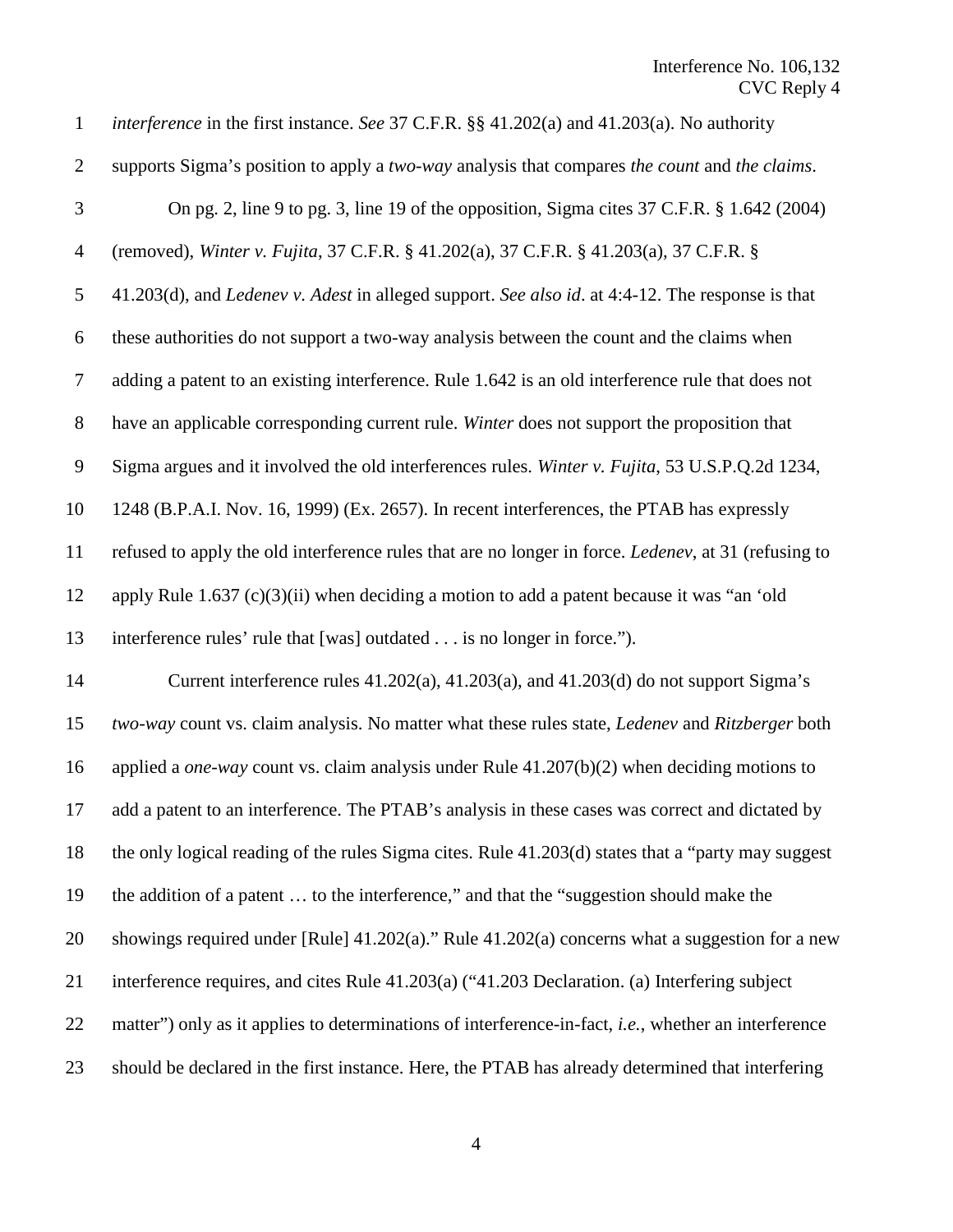<span id="page-7-0"></span>

| $\mathbf{1}$     | subject matter exists under Rule 41.203(a). Where, as here, an interference already exists, a                    |
|------------------|------------------------------------------------------------------------------------------------------------------|
| $\overline{2}$   | further showing under Rule 41.203(a) is superfluous; rather, the movant need only show, under                    |
| 3                | Rule $41.202(a)(2)$ , that the patent claims correspond to the existing interference count.                      |
| $\overline{4}$   | Further, Sigma's reliance on Rules 41.202(a), 41.203(a), and 41.203(d) to support its                            |
| 5                | two-way count vs. claim analysis cannot be correct since Rule 41.203(a) sets forth a two-way                     |
| 6                | claim vs. claim analysis. And Ledenev expressly rejected a two-way claim vs. claim analysis                      |
| $\boldsymbol{7}$ | when assessing whether to add a patent to an existing interference. Ledenev, Paper 137, at 35.                   |
| $8\,$            | According to the panel in <i>Ledenev</i> : "The standard to be applied is whether the claim is patentably        |
| $\mathbf{9}$     | distinct from the <i>Count</i> , not other claims. 37 C.F.R. 41.207(b)(2) (2012)." <i>Id.</i> at 31 (emphasis in |
| 10               | original). In sum, consistent with <i>Ledenev</i> and <i>Ritzberger</i> , Rule 41.207(b)(2) applies—not          |
| 11               | Sigma's circuitous path from Rule 41.203(d) to Rule 41.202(a) and back to Rule 41.203(a).                        |
| 12               | Finally, Sigma misrepresents Ledenev. Sigma's opposition includes the following                                  |
| 13               | parenthetical to its citation of Ledenev: "In moving to add patents to an interference, '[t]he                   |
| 14               | standard to be applied is whether the claim is patentably distinct from the count [T] he                         |
| 15               | burden placed on upon the movant [is] to compare the claims to the count in the required two-                    |
| 16               | way analysis."" Paper 709, Sigma Opp. 4, 3:15-19; see also id. at 4:8-12. In that parenthetical,                 |
| 17               | Sigma combined quotes from different portions of Ledenev and misleadingly presented those                        |
| 18               | portions as though they appeared together. The Ledenev statement Sigma quotes in the first half                  |
| 19               | of its parenthetical is from page 31 of <i>Ledenev</i> , and the complete statement expressly                    |
| 20               | emphasized Rule $41.207(b)(2)$ as the applicable analysis for a motion to add a patent to an                     |
| 21               | existing interference, noting: "The standard to be applied is whether the claim is patentably                    |
| 22               | distinct from the Count, not other claims. 37 C.F.R. 41.207 (b)(2) (2012)." Ledenev, Paper 137,                  |
| 23               | at 31 (italicized emphasis in original, bold-face emphasis added).                                               |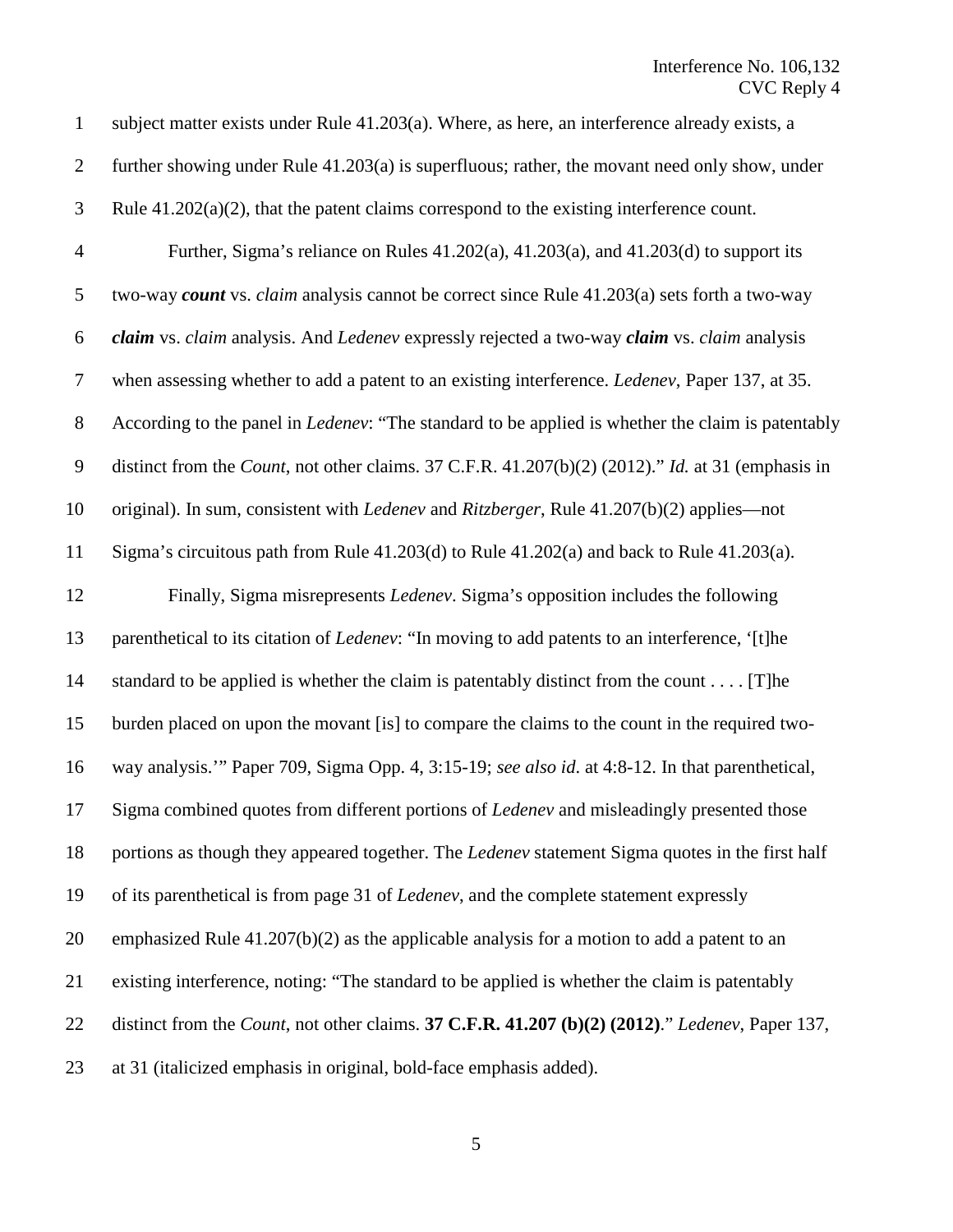<span id="page-8-0"></span>

| $\mathbf{1}$   | The <i>Ledenev</i> statement Sigma quotes in the second half of its parenthetical is from four                       |
|----------------|----------------------------------------------------------------------------------------------------------------------|
| $\overline{2}$ | pages later in the decision (page 35) and is not germane to <i>Ledenev's</i> prescribed analysis under               |
| 3              | Rule $41.207(b)(2)$ for a motion to add a patent to an existing interference. The statement is                       |
| $\overline{4}$ | unique to the facts in <i>Ledenev</i> where the movant had incorrectly proposed a two-way analysis                   |
| 5              | between the parties' claims based on the old interference rules, and the statement simply                            |
| 6              | addresses the movant's flawed analysis. <i>Id.</i> at 35.                                                            |
| $\tau$         | Thus, Sigma's position <sup>1</sup> is contrary to Rule $41.207(b)(2)$ , <i>Ledenev</i> , and <i>Ritzberger</i> —all |
| $8\phantom{1}$ | of which require only a one-way analysis between the count and the patent claims when adding a                       |
| 9              | patent to an existing interference.                                                                                  |
|                |                                                                                                                      |
| 10<br>11       | CVC showed that Sigma's claims correspond to Count 1 under Rule<br>iii.<br>$41.207(b)(2)$ .                          |
| 12             | Supported by Dr. Bailey's opinions, CVC conclusively showed that the '181 and '716                                   |
| 13             | patent claims would have been obvious over Sigma's half of Count 1 in view of Jinek 2012 and                         |
|                | Krebber 2000 or Lange 2007. Paper 478, CVC Mot. 4, 1:9-2:21, 4:27-12:22, Appx. 3-6; Ex.                              |
| 14<br>15       | 2549, ¶ 9, 29-97. Sigma does not challenge CVC's showing. Paper 709, Sigma Opp. 4, 1:5-11,                           |
| 16             | 4:1-9:2; MF41. Dr. Cannon's statements relied upon by Sigma also do not dispute Dr. Bailey's                         |
| 17             | opinion that Sigma's half of Count 1 renders its patent claims obvious. Paper 709, Sigma Opp. 4,                     |

<span id="page-8-1"></span><sup>&</sup>lt;sup>1</sup> Sigma also applies its improper analysis disingenuously. It does not explain how any of its patent claims fail its analysis with *both* halves of the count. Instead, Sigma compares its claims *only to its half* of the count after construing "Element 13" of its claims as not limited to HDR. In doing so, Sigma ignores CVC's half of the count that is also not limited to HDR and clearly would have undermined Sigma's argument that its patent claims fail its proposed analysis.

 $\overline{a}$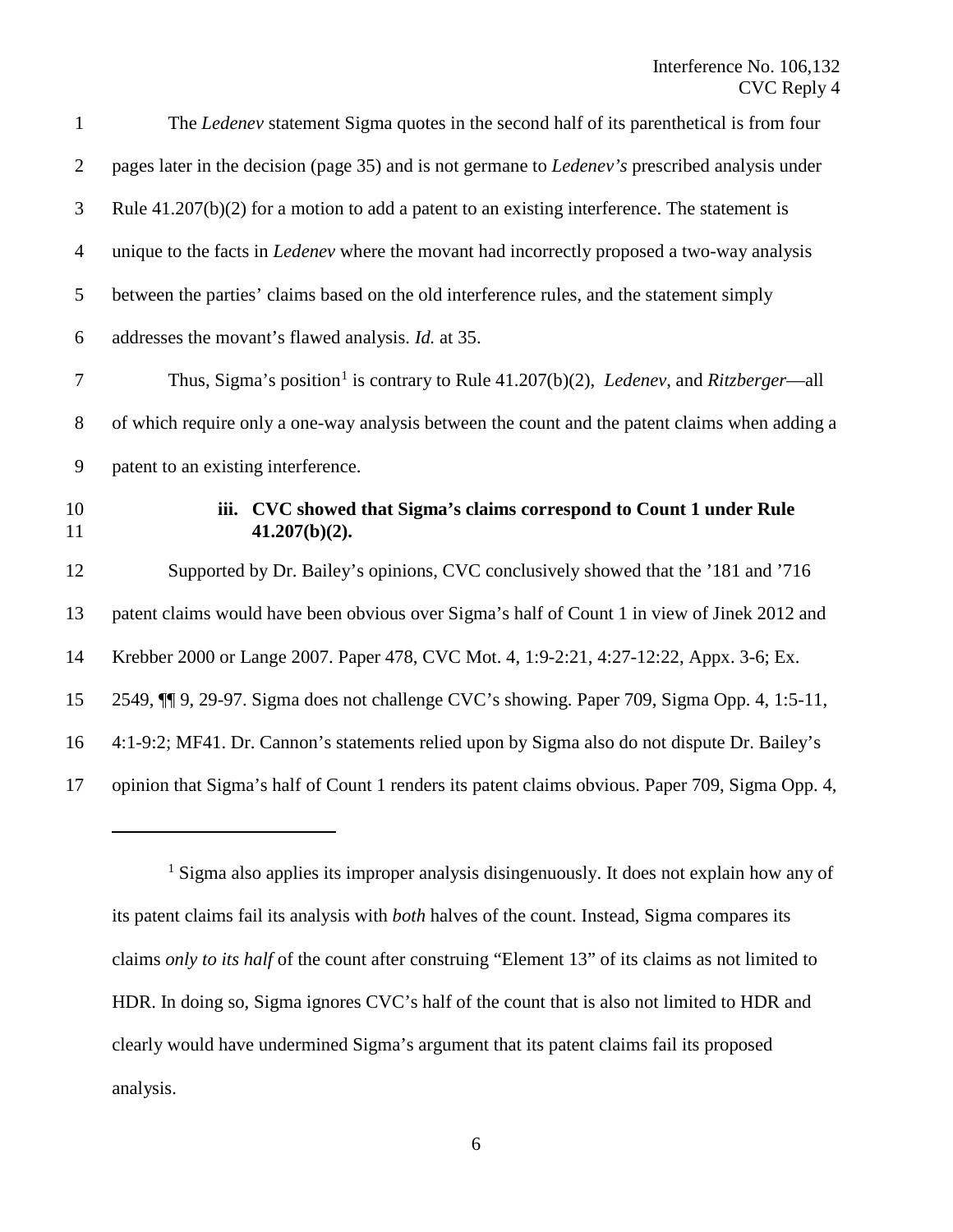6:6-9:2; Ex. 1001, ¶ 100-157; Ex. 1080, ¶¶ 58-75; MF42. Thus, CVC showed that Sigma's patent claims correspond to Count 1 under Rule 41.207(b)(2), and the PTAB should grant CVC's motion.

| $\overline{4}$ | On pg. 8, lines 7-23 of the opposition, Sigma argues that CVC mischaracterized Jinek                                            |
|----------------|---------------------------------------------------------------------------------------------------------------------------------|
| 5              | 2012 as teaching cleaving eukaryotic DNA. The response is that Sigma's argument is irrelevant                                   |
| 6              | and factually incorrect. First, CVC did not rely on Jinek 2012 to meet the eukaryotic limitation of                             |
| 7              | Sigma's claims. Sigma's half of Count 1, which is prior art to its claims under Rule 41.207(b)(2),                              |
| 8              | includes HDR-mediated donor integration in a <i>eukaryotic cell</i> and therefore satisfies the                                 |
| 9              | eukaryotic limitation of the claims. Thus, Sigma's argument is irrelevant. Second, CVC was                                      |
| 10             | factually accurate when describing Jinek 2012. CVC cited Dr. Bailey's opinion that "Jinek"                                      |
| 11             | 2012's S. pyogenes Cas9 protein would have been appealing because that Cas9 protein was                                         |
| 12             | successfully used to specifically cleave a eukaryotic DNA sequence (GFP) as part of in vitro                                    |
| 13             | experiments." Paper 478, CVC Mot. 4, 5:21-27; Ex. 2549, ¶47. Jinek 2012 targeted a plasmid                                      |
| 14             | vector DNA containing the GFP gene, which is obtained from a eukaryote (Aequorea, aka                                           |
| 15             | jellyfish) and thus is a eukaryotic DNA. Ex. 2031, Fig. 5D ("Five chimeric RNAs to cleave a                                     |
| 16             | GFP gene–containing plasmid."); Ex. 2549, ¶47; Ex. 2396, 1; MF43, 44. Thus, Sigma's                                             |
| 17             | argument is irrelevant and incorrect.                                                                                           |
| 18<br>19       | iv. Even under Sigma's proposed construction, the '181 and '716 patent<br>claims correspond to Count 1 under Rule 41.207(b)(2). |
| 20             | Sigma does not argue that its patent claims, as construed by CVC, fail Sigma's proposed                                         |

 two-way analysis with Count 1. MF45. Instead, on pg. 6, line 6 to pg. 9, line 2 of the opposition, Sigma argues that all of its patent claims are not limited to HDR-mediated repair of the DNA

- cleaved by CRISPR-Cas9. According to Sigma, its claims broadly recite "repair of the double-
- stranded break by a DNA repair process." Paper 709, Sigma Opp. 4, 7:1-6. In alleged support of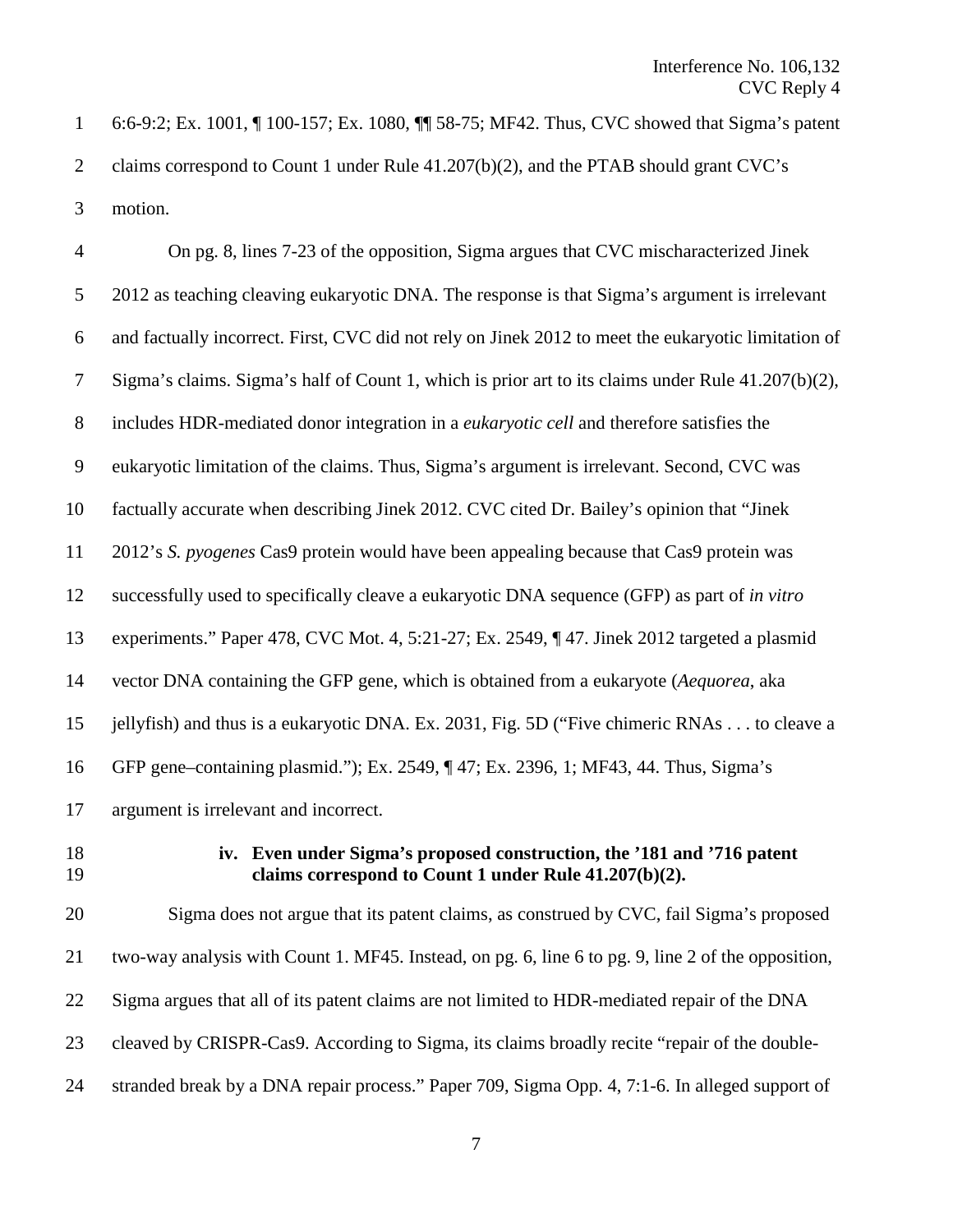this position, Sigma points to its P1 and argues that "Element 13" of its claims includes both HDR and non-HDR processes that lead to DNA repair, including NHEJ ligation repair processes for integration of an exogenous sequence (recited in claim 1 of the '181 patent) and modification of a chromosomal sequence (recited in claim 1 of the '716 patent). *Id*. at 4, 6:6-8:6. Thus, Sigma concludes that its claims include both HDR and non-HDR processes that lead to DNA repair. Sigma does not dispute CVC's construction of any other element of Sigma's claims or Sigma's 7 half of Count  $1<sup>2</sup>$  $1<sup>2</sup>$  $1<sup>2</sup>$ 

 The response is that even accepting Sigma's proposed construction, Sigma's claims still would have been obvious over Count 1. Briefly, Sigma admits that Element 13 of Sigma's half of Count 1 is limited to HDR-mediated DNA repair, noting that it "specifically recites: repair of the double-stranded break *by a DNA homology-directed repair (HDR) process* leads to integration . . . into the chromosomal sequence." Paper 709, Sigma Opp. 4, 6:9-15 (emphasis in original). As explained above, Sigma also argues that Element 13 of its claims encompasses

 $\overline{a}$ 

<span id="page-10-0"></span><sup>&</sup>lt;sup>2</sup> Sigma misrepresents CVC's position, arguing that CVC did not "emphasize  $\iint$  key claim language ('by a DNA homology-directed repair (HDR) process') in its claim charts, implicitly acknowledging that the Sigma Patents' claims do not recite a counterpart limitation." Paper 709, Sigma Opp. 4, 6:16-18. To the contrary, CVC's claim charts treated Element 13 of Sigma's claims as they treated other elements that CVC considered were the same between Sigma's claims and its half of Count 1, such as Elements 1 and 2. Paper 478, CVC Mot. 4, Appx. 3-6. CVC argued that Sigma's claims and Sigma's half of Count 1 both require HDR and that the two differ only by three non-patentable aspects: recitation of *S. pyogenes* Cas9; C-terminal SV40 NLS; and DNA-targeting region at the 5' end of the guide RNA. *Id.*, 1:10-18.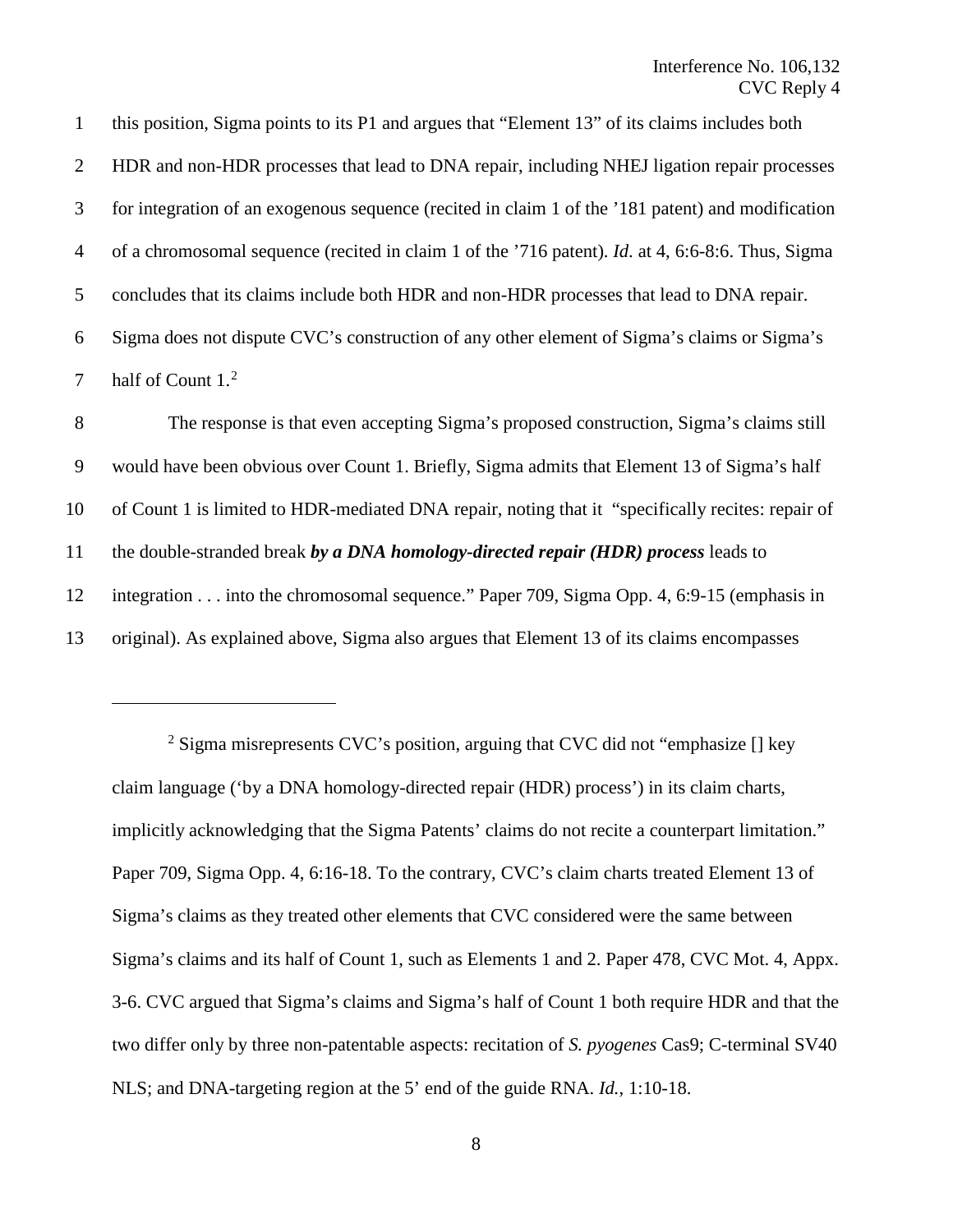HDR-mediated DNA repair. Thus, Element 13 of Count 1 would have anticipated Element 13 of Sigma's claims. Sigma does not challenge CVC's analysis of any other claim element in view of Count 1. Paper 478, CVC Mot. 4, 1:9-2:21, 4:27-12:22, Appx. 3-6. Accordingly, for reasons presented in CVC's motion, Sigma's half of Count 1 would have also rendered Sigma's claims obvious even under Sigma's proposed construction. As discussed in CVC's motion, Sigma's patent claims are also similar to Sigma's claims that are already in the interference, and they are similar to CVC's claims that are not limited to 8 HDR and already in the interference. Paper 478, CVC Mot. 4, 11:21-12:22; Paper 4, Jr. Party's Clean Copy of Claims. As such, even under Sigma's construction, its patent claims correspond to Count 1 under Rule 41.207(b)(2) and its patents should be added to the interference. **b. Granting Sigma's motion 1 would not render CVC's motion to add Sigma's '181 and '716 patents moot.**  On pg. 3, lines 20-25 of the opposition, Sigma argues that CVC's motion would be moot upon granting of Sigma Motion 1. The response is that if the PTAB redeclares the interference with Proposed Count 2, for the reasons in CVC's motion, Sigma's patents should be included in the redeclared interference with all claims of its '181 patent and claims 2-4, 11, 14, and 21-22 of its '716 patent corresponding to Proposed Count 2. CVC's motion showed that Sigma's patent claims correspond to Sigma's half of the Count 1 under the one-way analysis of Rule 41.207(b)(2). Paper 478, CVC Mot. 4, 1:9-2:21, 4:27-12:22; *see also* Section II.a.iii above. Even under Sigma's construction, its patent claims correspond to its half of Count 1. *See* Section II.a.iv above. Sigma's half of Proposed Count 2 is the same as that of Count 1. Thus, CVC's arguments for correspondence of Sigma's patent claims to Sigma's half of Count 1 also support their correspondence to Sigma's half of Proposed Count 2 (under either party's construction).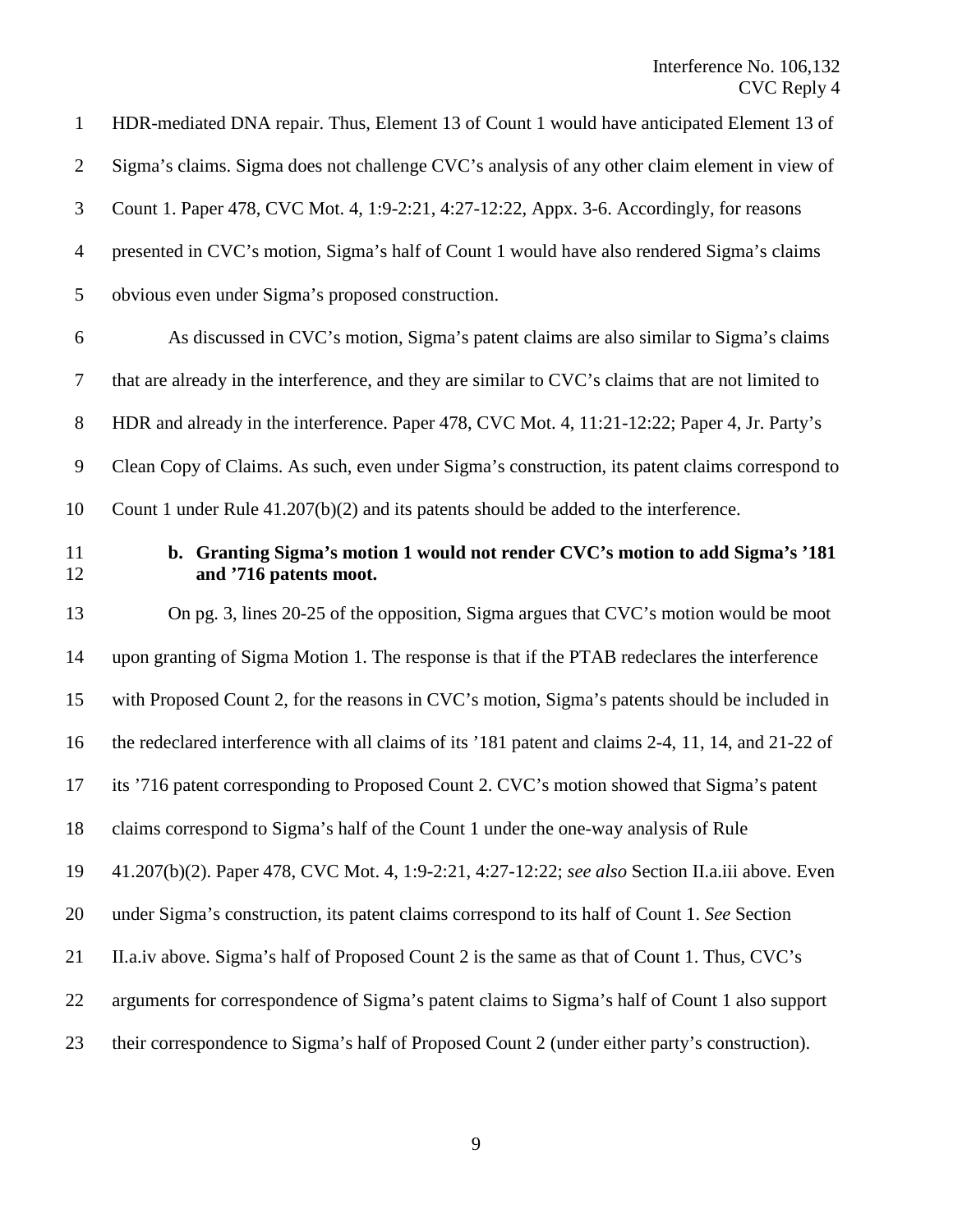- 1 The PTAB should include Sigma's patents in any redeclared interference with their identified
- 2 claims corresponding to Proposed Count 2 in view of Sigma's arguments.

## 3 **III.CONCLUSION**

- 4 Because all claims (claims 1-17) of Sigma's '181 patent and claims 2-4, 11, 14, and 21-
- 5 22 of Sigma's '716 patent (as construed by either party) correspond to Count 1 or Proposed
- 6 Count 2 under the one-way analysis set forth in 37 C.F.R. § 41.207(b)(2), the PTAB should grant
- 7 CVC's motion and add Sigma's patents in this interference with the identified claims
- 8 corresponding to Count 1 or Proposed Count 2.
- 9 Respectfully submitted,
- 10
- By /Eldora L. Ellison/ Eldora L. Ellison, Ph.D., Esq. Lead Attorney for UC and UV Registration No. 39,967 STERNE, KESSLER, GOLDSTEIN & FOX P.L.L.C. 1100 New York Avenue, NW Washington, D.C. 20005

Date: April 7, 2022

By /Li-Hsien Rin-Laures/ Li-Hsien Rin-Laures, M.D., Esq. Lead Attorney for EC Registration No. 33,547 RINLAURES LLC 321 N. Clark Street, 5th floor Chicago, IL 60654

Date: April 7, 2022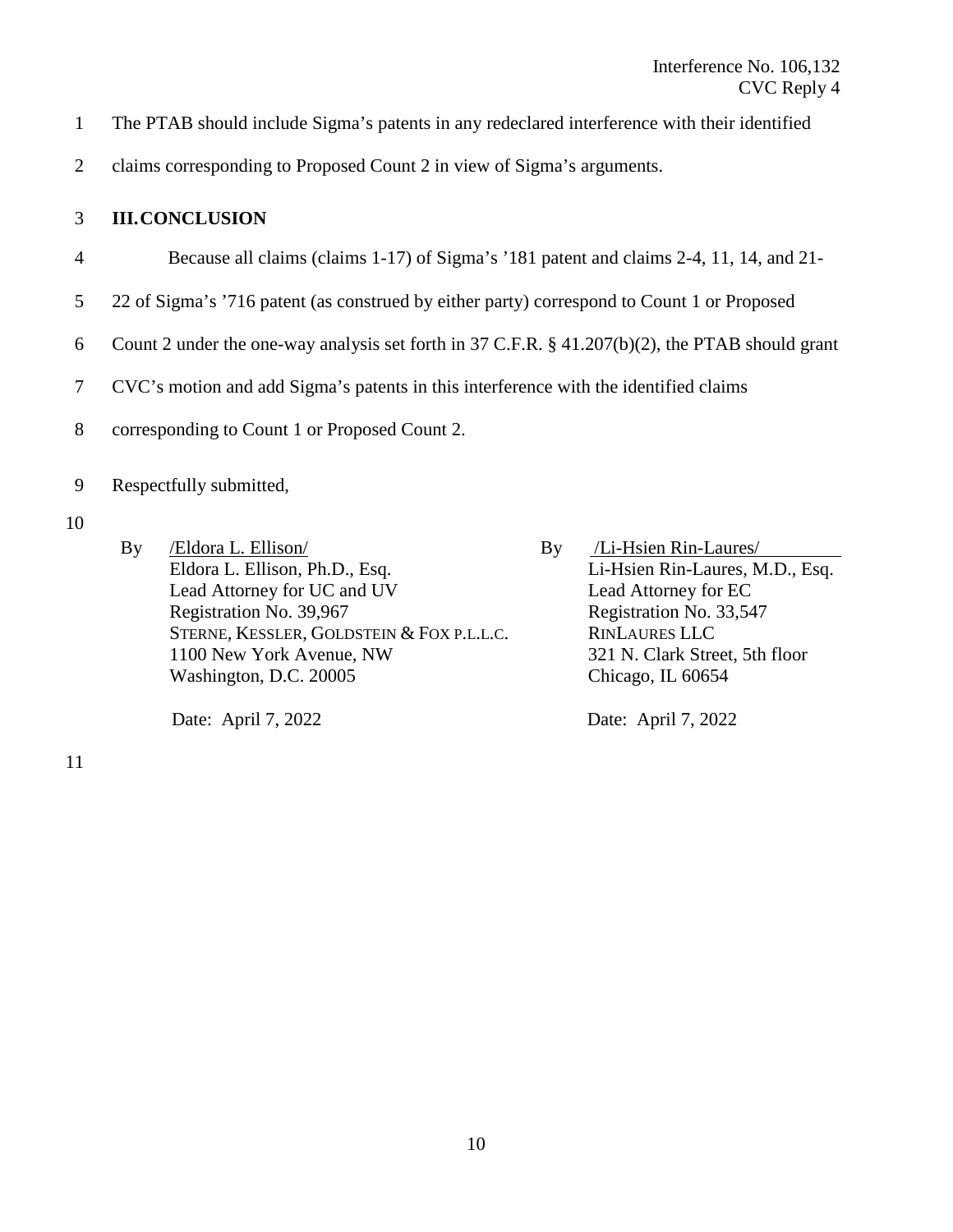## **APPENDIX 1: LIST OF EXHIBITS**

| <b>Exhibit No.</b> | <b>Description</b>                                                                                                                                                                                                                                                                                                                                                |  |  |  |
|--------------------|-------------------------------------------------------------------------------------------------------------------------------------------------------------------------------------------------------------------------------------------------------------------------------------------------------------------------------------------------------------------|--|--|--|
| 1001               | Cannon Decl.                                                                                                                                                                                                                                                                                                                                                      |  |  |  |
| 1080               | Cannon Supp'l Decl.                                                                                                                                                                                                                                                                                                                                               |  |  |  |
| 2017               | U.S. Patent No. 10,731,181                                                                                                                                                                                                                                                                                                                                        |  |  |  |
| 2019               | U.S. Patent No. 10,745,716                                                                                                                                                                                                                                                                                                                                        |  |  |  |
| 2023               | Krebber, H. and Silver, P.A., "Directing Proteins to Nucleus by Fusion<br>to Nuclear Localization Signal Tags," Methods in Enzymology 327: 283-<br>296 (2000)                                                                                                                                                                                                     |  |  |  |
| 2031               | Jinek, M., et al., "A Programmable Dual-RNA-Guided DNA<br>Endonuclease in Adaptive Bacterial Immunity," Science 337(6096):816-<br>821, with Supplementary Information (2012)                                                                                                                                                                                      |  |  |  |
| 2033               | Jinek, M., et al., "RNA-programmed genome editing in human cells,"<br>eLife 2:e00471, 1-9 (2013)                                                                                                                                                                                                                                                                  |  |  |  |
| 2110               | Holt, N., et al., "Zinc finger nuclease-mediated CCR5 knockout<br>hematopoietic stem cell transplantation controls HIV-1 in vivo," Nat<br>Biotechnol. 28(8):839-847 (2010)<br>Mussolino, C., et al., "A novel TALE nuclease scaffold enables high<br>genome editing activity in combination with low toxicity," Nucleic<br>Acids Research 39(21):9283-9293 (2011) |  |  |  |
| 2111               |                                                                                                                                                                                                                                                                                                                                                                   |  |  |  |
| 2112               | Reiss, B., et al., "RecA protein stimulates homologous recombination in<br>plants," Proc. Natl. Acad. Sci. 93:3094-3098 (1996)                                                                                                                                                                                                                                    |  |  |  |
| 2117               | Planey, S.L., et al., "Inhibition of Glucocorticoid-induced Apoptosis in<br>697 Pre-B Lymphocytes by the Mineralocorticoid Receptor N-terminal<br>Domain," J. Biol. Chem. 277(44): 42188-42196 (2002)                                                                                                                                                             |  |  |  |
| 2118               | Dai, Y-S., et al., The Transcription Factors GATA4 and dHAND<br>Physically Interact to Synergistically Activate Cardiac Gene Expression<br>through ap300-dependent Mechanism, J. Biol. Chem. 277(27): 24390<br>24398 (2002)                                                                                                                                       |  |  |  |
| 2135               | Urnov, F.D., et al., "Genome editing with engineered zinc finger<br>nucleases," Nat Rev Genet 11:636-646 (2010)                                                                                                                                                                                                                                                   |  |  |  |
| 2154               | Cho, S.W., et al., "Targeted genome engineering in human cells with the<br>Cas9 RNA-guided endonuclease," Nature Biotechnol. 31(3):230-232,<br>Supplementary Information (2013)                                                                                                                                                                                   |  |  |  |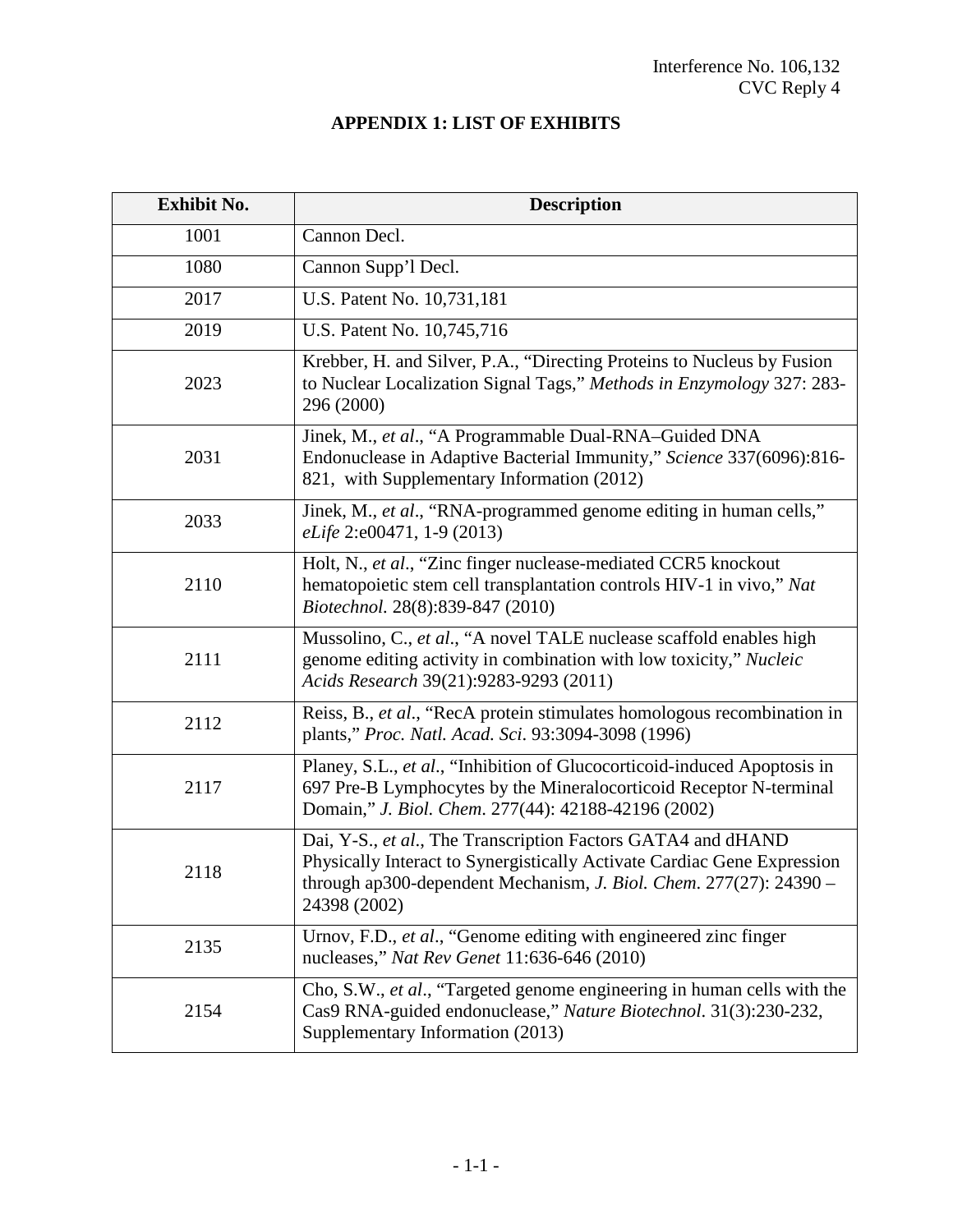| <b>Exhibit No.</b> | <b>Description</b>                                                                                                                                                                                                                                                                                                                          |  |  |  |
|--------------------|---------------------------------------------------------------------------------------------------------------------------------------------------------------------------------------------------------------------------------------------------------------------------------------------------------------------------------------------|--|--|--|
| 2221               | Lange, A., et al., "Classical Nuclear Localization Signals: Definition,<br>Function, and Interaction with Importin $\alpha$ ," J. Biol. Chem. 282(8): 5101–<br>5105 (2007)                                                                                                                                                                  |  |  |  |
| 2345               | Mali, P. et al., "RNA-Guided Human Genome Engineering via Cas9,"<br>Science 339(6121): 823-826 (2013)                                                                                                                                                                                                                                       |  |  |  |
| 2348               | Dingwall, C. and Laskey, R.A., "Nuclear targeting sequences-a<br>consensus?" TIBS 16:478-481 (1991)                                                                                                                                                                                                                                         |  |  |  |
| 2396               | pAcGFP1-Nuc Vector Information, Clontech (2003)                                                                                                                                                                                                                                                                                             |  |  |  |
| 2549               | Declaration of Scott Bailey, Ph.D.                                                                                                                                                                                                                                                                                                          |  |  |  |
| 2550               | van der Aa, M.A.E.M., et al., "The Nuclear Pore Complex: The<br>Gateway to Successful Nonviral Gene Delivery," Pharmaceutical<br>Research 23(3): 447-459 (2006)                                                                                                                                                                             |  |  |  |
| 2551               | Zhang, Y.A., et al., "Regulated Nuclear Trafficking of the<br>Homeodomain Protein Otx1 in Cortical Neurons," Molecular and<br>Cellular Neuroscience 19:430-446 (2002)                                                                                                                                                                       |  |  |  |
| 2552               | Lee, C.M., et al., "Correction of the $\Delta$ F508 Mutation in the Cystic<br>Fibrosis<br>Transmembrane Conductance Regulator Gene by Zinc-Finger Nuclease<br>Homology-Directed Repair," BioResearch Open Access 1(3): 99-108<br>2012                                                                                                       |  |  |  |
| 2553               | Greenwald, D.L., et al., "Engineered Zinc Finger Nuclease-Mediated<br>Homologous<br>Recombination of the Human Rhodopsin Gene," IOVS 51(12): 6374-<br>6380 (2010)                                                                                                                                                                           |  |  |  |
| 2554               | Fittipaldi, N., et al., "Genomic Analysis of emm59 Group A<br>Streptococcus Invasive Strains, United States," Emerging Infectious<br>Diseases 18(4): 650-652 (2012)                                                                                                                                                                         |  |  |  |
| 2556               | Genomic Cruise Missiles, Science 338:1526-1527 (2012)<br>Carlson, D.F., et al., "Efficient TALEN-mediated gene knockout in<br>2564<br>livestock," <i>PNAS</i> 109(43): $17382 - 17387$ (2012)<br>Kim, T.K., and Eberwine, J.H., "Mammalian cell transfection: the<br>2577<br>present and the future," Anal Bioanl Chem 397:3173-3178 (2010) |  |  |  |
|                    |                                                                                                                                                                                                                                                                                                                                             |  |  |  |
|                    |                                                                                                                                                                                                                                                                                                                                             |  |  |  |
| 2578               | Ramirez, C.L., et al., "Engineered zinc finger nickases induce<br>homology-directed repair with reduced mutagenic effects," Nucleic<br>Acids Research 40(12): 5560–5568 (2012)                                                                                                                                                              |  |  |  |
| 2587               | pShooter <sup>™</sup> Vector Information, Life Technologies (2012)                                                                                                                                                                                                                                                                          |  |  |  |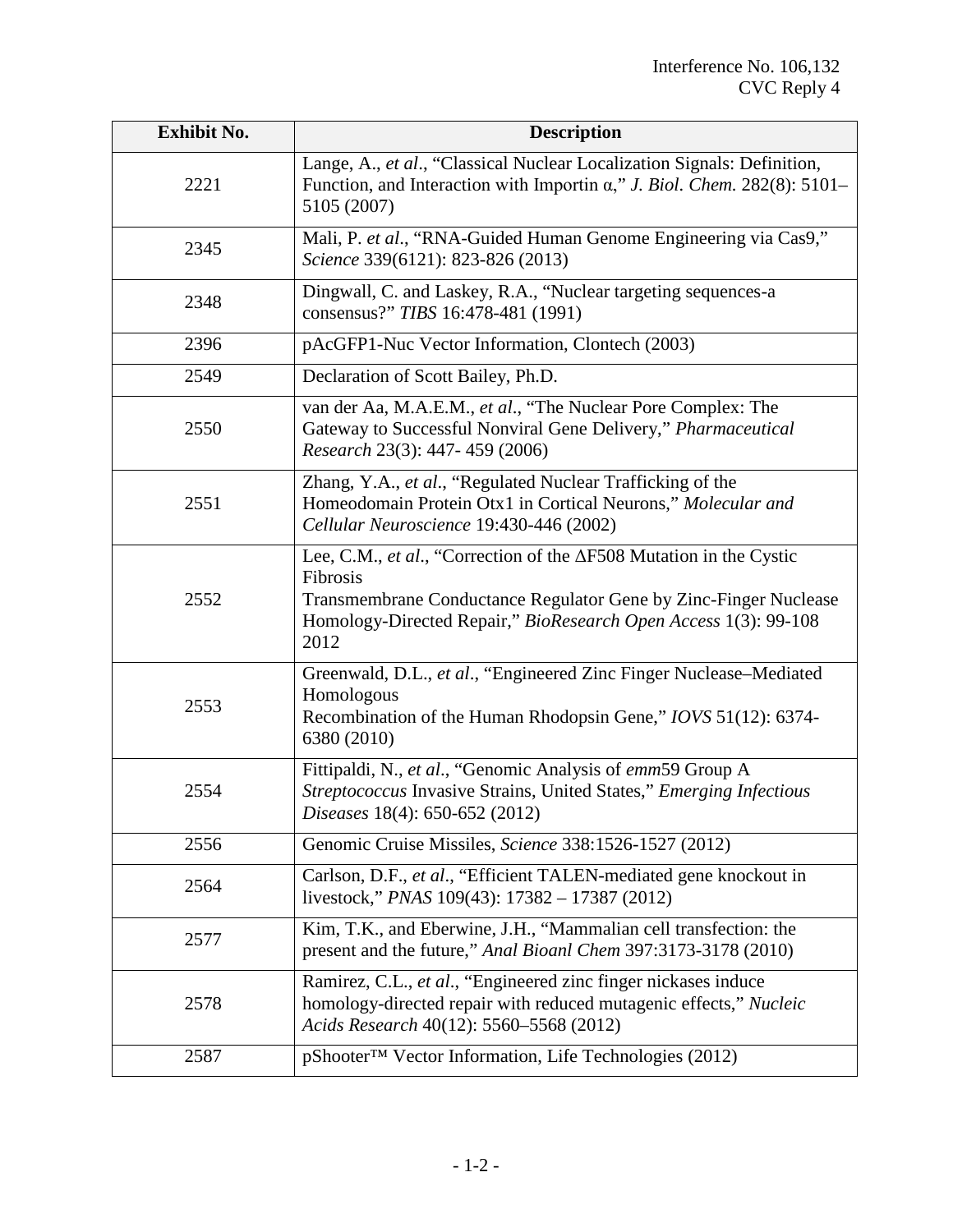| <b>Exhibit No.</b> | <b>Description</b>                                                                                                |
|--------------------|-------------------------------------------------------------------------------------------------------------------|
| 2611               | Statutory Disclaimer, dated October 13, 2020, filed in U.S. Patent No.<br>10, 745,716 (U.S. Appl. No. 15/188,924) |
| 2657               | Winter v. Fujita, 53 U.S.P.Q.2d 1234 (B.P.A.I. Nov. 16, 1999)                                                     |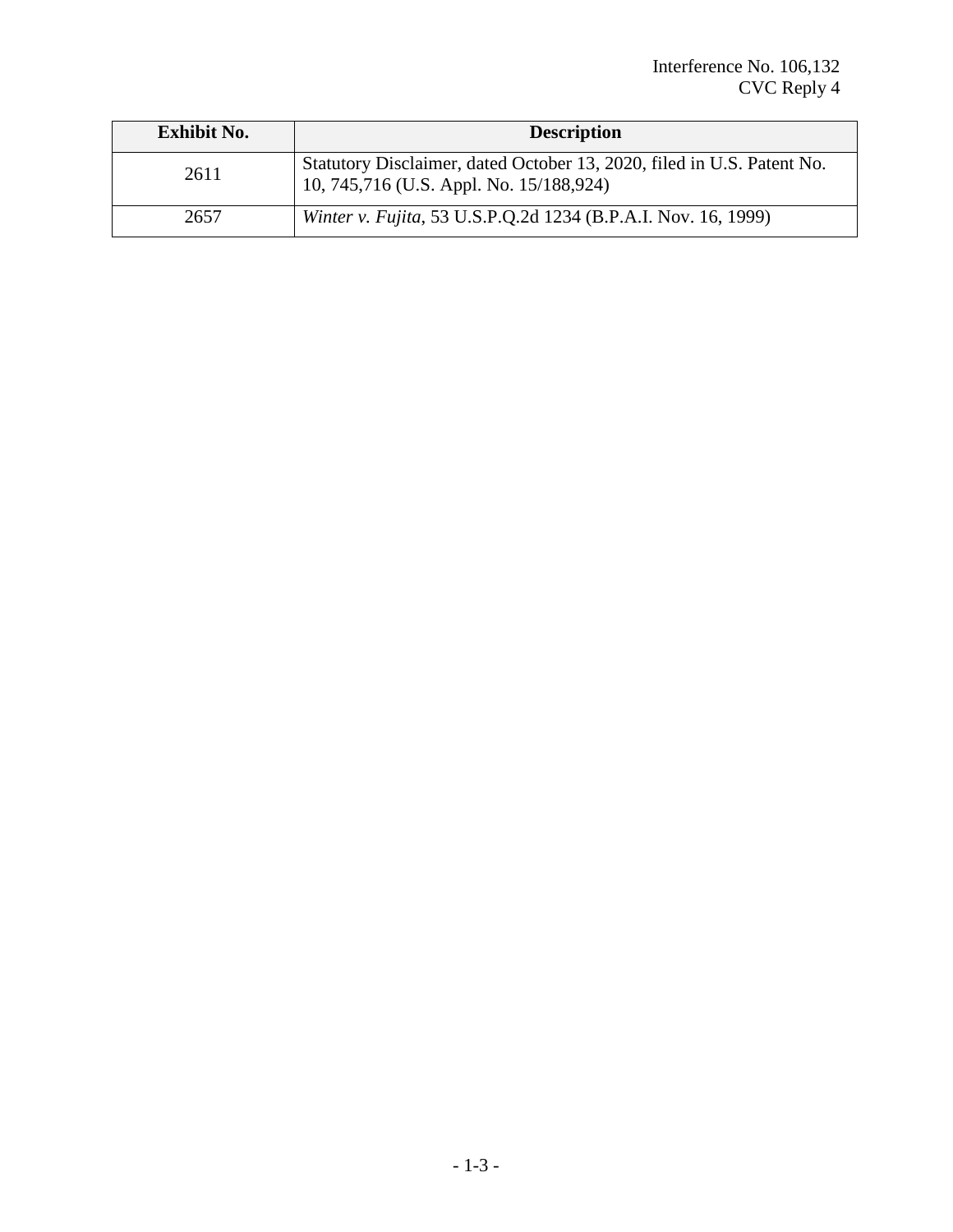| I |  |  |
|---|--|--|
|   |  |  |
|   |  |  |
|   |  |  |

### **APPENDIX 2: STATEMENT OF MATERIAL FACTS**

### **CVC's Material Facts 1-24 (with Sigma's Responses)**

 **1.** The differences between claim 1 of the '181 or '716 patent and Sigma's half of Count 1, are that the claims specify which Cas9 protein to use (from *S. pyogenes*), where to locate the DNA-targeting region within the guide RNA (at the 5' end), and which NLS to use (C-terminal SEQ ID NO: 1 or SEQ ID NO: 2). Ex. 2017, 71:34-72:39; Ex. 2019, 71:14-51; Ex. 2549, ¶¶9, 30. **Sigma's Response: Denied. 2.** Jinek 2012 discloses *in vitro* experiments that used *S. pyogenes* Cas9 to cleave target 9 DNA, including GFP, a sequence from a eukaryote. Ex. 2031, Figs. 1-5; Ex. 2549, ¶¶47, 57. **Sigma's Response: Denied. 3.** Jinek 2012 discloses *in vitro* experiments using guide RNAs comprising a DNA- targeting region at the 5' end that base pairs with a target site in the chromosomal sequence. Ex. 2031, Figs. 1E, 3C, 5B; Ex. 2549, ¶¶34-37. **Sigma's Response: Admitted. 4.** Jinek 2012 showed that Cas9 can be programmed with dual-molecule guide RNA or single-guide RNA to target and cleave target DNA. Ex. 2031, 820, Figs. 1-5; Ex. 2549, ¶¶34- 37. **Sigma's Response: Denied. 5.** The natural location for the DNA-targeting region of a guide RNA in a CRISPR system is at the 5' end. Ex. 2031, 818; Ex. 2549, ¶34. **Sigma's Response: Denied. 6.** Krebber 2000 discloses methods of using the NLS listed as SEQ ID NO: 1. Ex. 2023, 285; Ex. 2549, ¶¶39. **Sigma's Response: Denied. 7.** Krebber 2000 discloses attaching an NLS at either the N-terminus or C-terminus of the

tagged protein. Ex. 2023, 289-290; Ex. 2549, ¶39. **Sigma's Response: Denied.**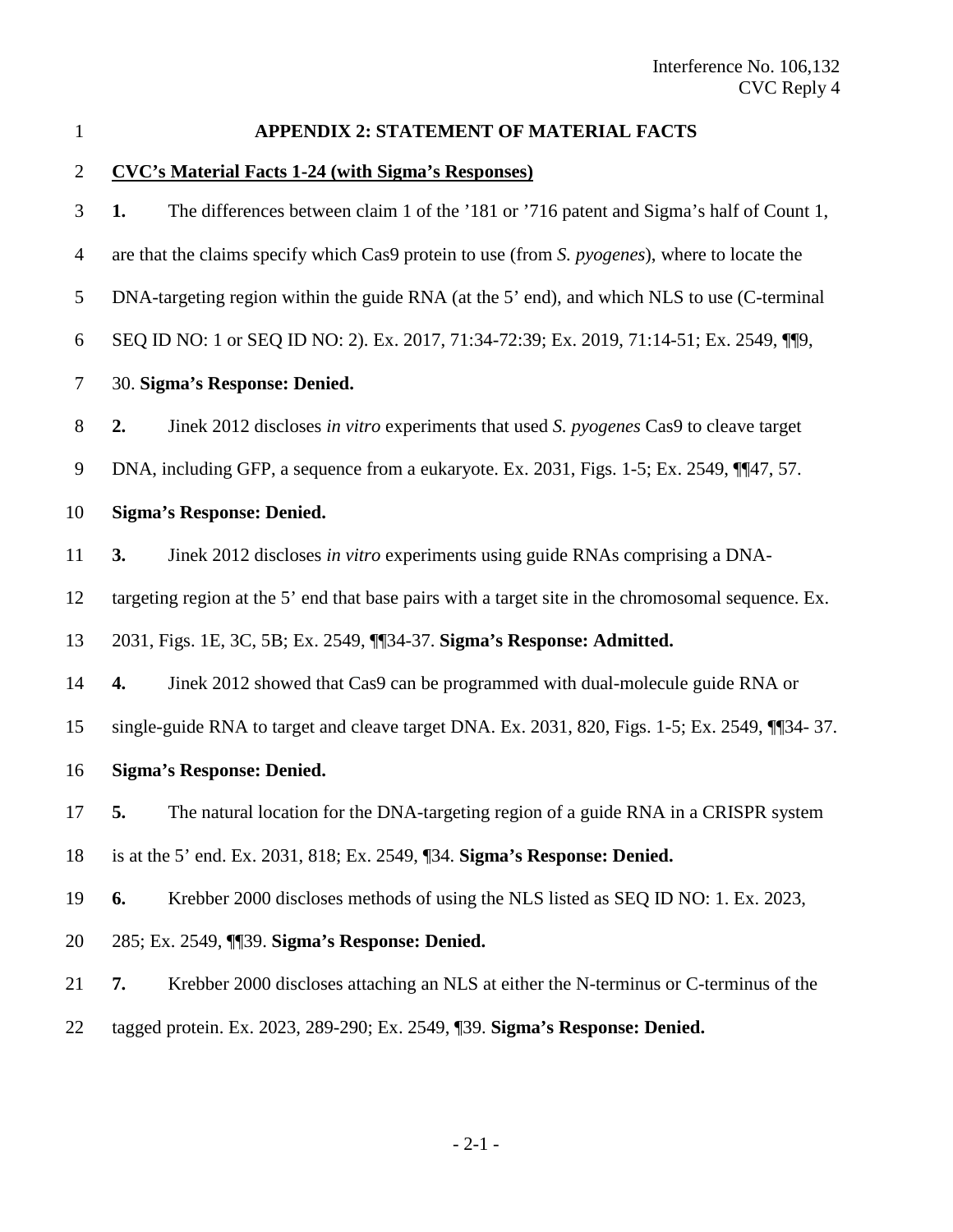**8.** Lange 2007 discloses methods of using the NLS listed as SEQ ID NO: 2. Ex. 2221, 3;

Ex. 2549, ¶39. **Sigma's Response: Denied.**

 **9.** Before December 2012, the SV40 NLS was the most commonly used NLS peptide for tagging proteins. Ex. 2550, 451-452; Ex. 2023, 285; Ex. 2549, ¶39. **Sigma's Response: Denied 10.** Before December 2012, the SV40 NLS was "the model" for NLSs. Ex. 2348, 478; Ex. 2549, ¶39. **Sigma's Response: Denied.**

**11.** The prior art contained multiple examples of attaching the SV40 NLS either to the N-

terminus or C-terminus of proteins to target them to the nucleus in a variety of eukaryotic cell

types. Ex. 2551, Fig. 8; Ex. 2118, 24391; Ex. 2112, 3095; Ex. 2111, Fig. 1; Ex. 2117, 42189; Ex.

2564, Fig. 1; Ex. 2552, 100; Ex. 2553, 6375; Ex. 2396; Ex. 2587; ; Ex. 2549, ¶¶38-39. **Sigma's** 

#### **Response: Denied.**

**12.** HDR is a natural cellular process that integrates DNA into a chromosomal sequence

using flanking regions within a donor sequence with substantial identity to sequences on either

side of a break as part of its repair mechanism. Ex. 2135, 637; Ex. 2549, ¶64. **Sigma's** 

#### **Response: Admitted.**

**13.** HDR uses a single-stranded oligonucleotide, double-stranded oligonucleotide, or a

double-stranded DNA plasmid as the donor sequence. Ex. 2578, 5560; Ex. 2549, ¶82. **Sigma's** 

```
18 Response: Denied.
```
**14.** Before December 2012, HDR-based genome editing had used donor constructs to

generate mutations as small as a single-base-pair change. Ex. 2135, 637; Ex. 2549, ¶90. **Sigma's** 

#### **Response: Denied.**

 **15.** Before December 2012, the C-terminal SV40 NLS was used as part of commercially available vectors. Ex. 2396; Ex. 2587; Ex. 2549, ¶¶42, 60. **Sigma's Response: Denied.**

- 2-2 -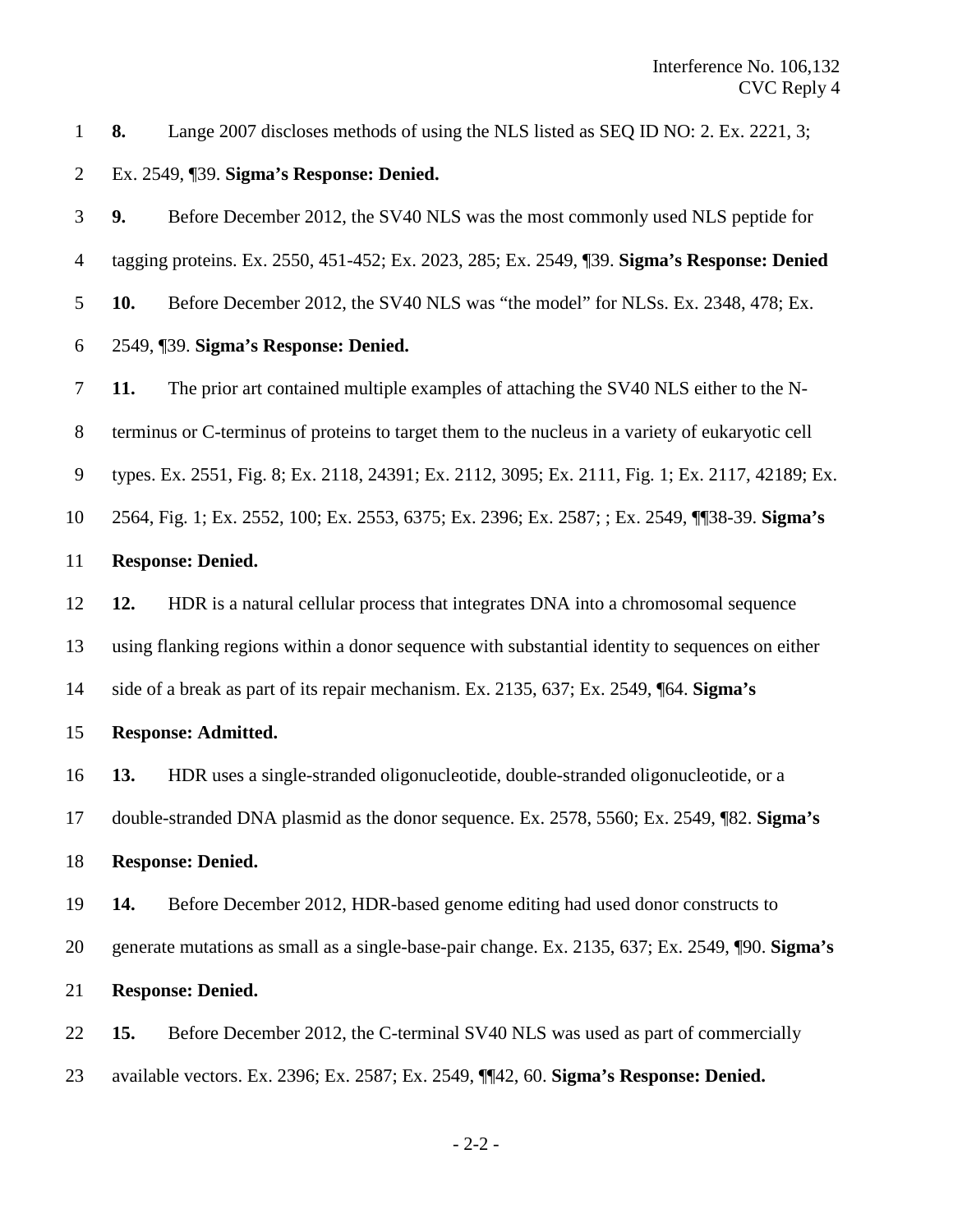| $\mathbf{1}$   | 16.                                                                                             | Before December 2012, HDR-based gene editing methods had used a donor sequence                    |  |
|----------------|-------------------------------------------------------------------------------------------------|---------------------------------------------------------------------------------------------------|--|
| $\overline{2}$ |                                                                                                 | that has at least one nucleotide change relative to the target DNA. Ex. 2135, 637; Ex. 2549, ¶90. |  |
| 3              | <b>Sigma's Response: Denied.</b>                                                                |                                                                                                   |  |
| $\overline{4}$ | 17.                                                                                             | Before December 2012, gene-editing experiments had been performed both in vitro and               |  |
| 5              |                                                                                                 | in vivo, including in human cells. Ex. 2111, 9284-9285, 9291; Ex. 2110, 3-4; Ex. 2135, 636; Ex.   |  |
| 6              | 2549, Mo9-71. Sigma's Response: Denied.                                                         |                                                                                                   |  |
| 7              | 18.                                                                                             | Before December 2012, MGAS15252 was a known S. pyogenes strain that the prior art                 |  |
| 8              |                                                                                                 | disclosed as a "reference genome sequence." Ex. 2554; Ex. 2549, ¶73. Sigma's Response:            |  |
| 9              | Admitted.                                                                                       |                                                                                                   |  |
| 10             | 19.                                                                                             | The prior art taught methods of introducing mRNA or DNA into eukaryotic cells to                  |  |
| 11             | facilitate protein expression. Ex. 2577, Fig 1; Ex. 2549, $\P$ 76-81. Sigma's Response: Denied. |                                                                                                   |  |
| 12             | 20.                                                                                             | Chemical synthesis of RNA was a reliable, common, inexpensive, and commercially                   |  |
| 13             | available method for preparing RNA before December 2012. Ex. 2031, Suppl. Materials and         |                                                                                                   |  |
| 14             | Methods, 1, Table S3; Ex. 2549, ¶72. Sigma's Response: Denied.                                  |                                                                                                   |  |
| 15             | 21.                                                                                             | Jinek 2012 teaches that S. pyogenes Cas9 is "efficient, versatile, and programmable" in           |  |
| 16             | cleaving eukaryotic DNA, and "could offer considerable potential for gene-targeting and         |                                                                                                   |  |
| 17             | genome-editing applications." Ex. 2031, 820, Figs 1-5; Ex. 2549, ¶47. Sigma's Response:         |                                                                                                   |  |
| 18             | Denied.                                                                                         |                                                                                                   |  |
| 19             | 22.                                                                                             | Before December 2012, Jinek 2012 was considered a "breakthrough" because of the                   |  |
| 20             |                                                                                                 | promise of its disclosed CRISPR-Cas9 gene editing system. Ex. 2556; Ex. 2549, 1147-48.            |  |
| 21             | Sigma's Response: Not provided. Therefore admitted by Sigma under SO ¶41.122.                   |                                                                                                   |  |
| 22             | 23.                                                                                             | In late 2012, at least three different research groups were performing CRISPR-Cas9                |  |
| 23             |                                                                                                 | gene- editing experiments in eukaryotic cells using S. pyogenes Cas9, a 5' DNA-targeting region,  |  |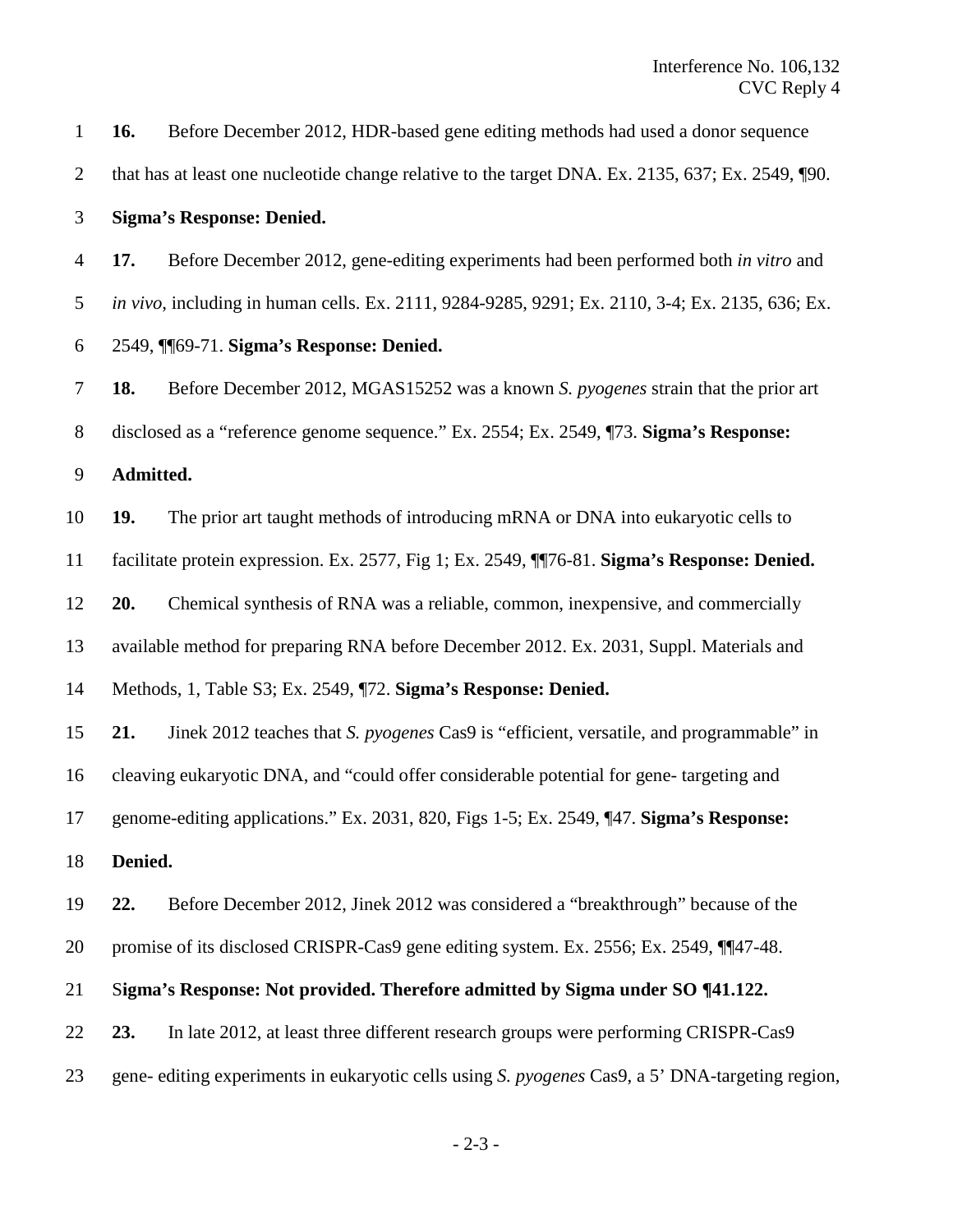- 1 and a C-terminal SV40 NLS. Ex. 2033, 7; Ex. 2345, 823 and Fig. 1; Ex. 2154, Fig. 1 and Suppl.
- 2 p. 2; Ex. 2549, ¶54. **Sigma's Response: Denied.**
- 3 **24.** Sigma has disclaimed claims 1, 5-10, 12, 13, and 15-20 of the '716 patent. Ex. 2611.
- 4 **Sigma's Response: Admitted.**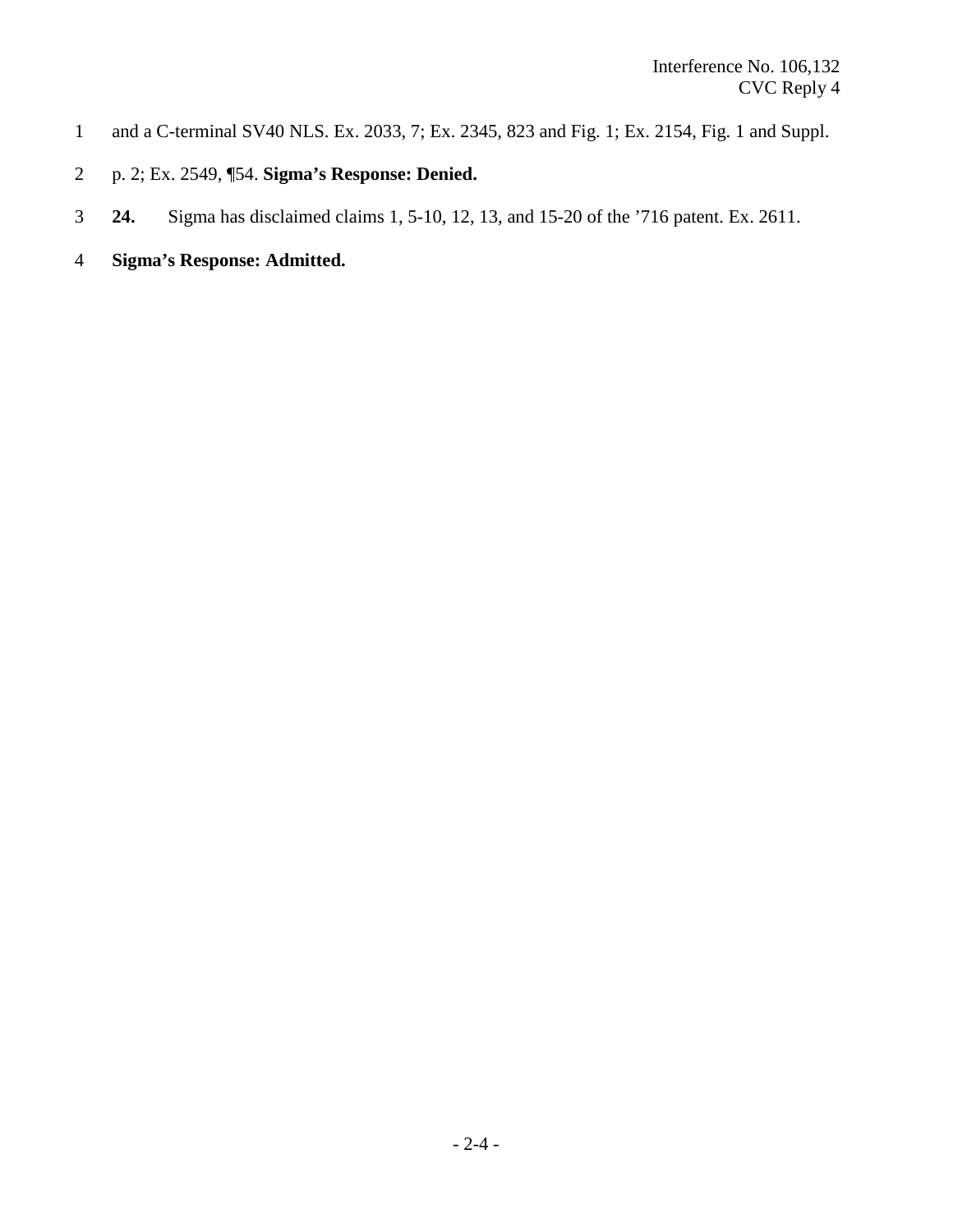# **Sigma's Material Facts 25-39 (with CVC's Responses)**

| $\overline{2}$ | 25.                                                                                       | In CVC Motion 4, CVC's analysis was not conducted using the two-way obviousness test           |  |
|----------------|-------------------------------------------------------------------------------------------|------------------------------------------------------------------------------------------------|--|
| 3              |                                                                                           | for evaluating the Sigma Patents, namely, whether each of Sigma's patents contain at least one |  |
| $\overline{4}$ |                                                                                           | claim that is patentably indistinct from Count 1. Ledenev v. Adest, 2020 Pat. App. LEXIS 6912, |  |
| 5              |                                                                                           | *35-36, Decision on Motions, at 31, 35 (PTAB Mar. 25, 2020) (JTM). CVC's Response:             |  |
| 6              | Admitted that CVC did not conduct a two-way obviousness test between at least one claim   |                                                                                                |  |
| 7              | and Count 1 in its Motion 4. Denied that Ledenev v. Adest adopts a two-way obviousness    |                                                                                                |  |
| 8              | test between at least one claim and Count 1 for evaluating a motion to add a patent to an |                                                                                                |  |
| 9              | existing interference.                                                                    |                                                                                                |  |
| 10             | 26.                                                                                       | In CVC Motion 4, CVC states that "[i]n this motion, 'Count 1' refers to Sigma's half of        |  |
| 11             | Count 1 and comparisons are made against Sigma's half of the count, unless otherwise      |                                                                                                |  |
| 12             |                                                                                           | specified." CVC Mot. 4 at 1, n. 1. CVC's Response: Admitted.                                   |  |
| 13             | 27.                                                                                       | In CVC Motion 4, all of CVC's analyses and claim charts are directed to Sigma's part of        |  |
| 14             | the 2-part "McKelvey Count," namely, Claim 31 of Sigma's involved '204 application. CVC   |                                                                                                |  |
| 15             | Mot. 1. CVC's Response: Admitted.                                                         |                                                                                                |  |
| 16             | 28.                                                                                       | In CVC Motion 4, CVC did not address Sigma Proposed Count 2. CVC's Response:                   |  |
| 17             | Denied.                                                                                   |                                                                                                |  |
| 18             | 29.                                                                                       | CVC did not file any responsive motion to add Sigma's '181 and '716 patents in view of         |  |
| 19             | Sigma Proposed Count 2. CVC's Response: Admitted.                                         |                                                                                                |  |
| 20             | 30.                                                                                       | Material Fact 30 absent from Sigma's Statement of Material Facts.                              |  |
| 21             | 31.                                                                                       | In CVC Motion 4, with respect to claim "Element 13", the Sigma '181 and '716 patents'          |  |
| 22             |                                                                                           | claims are broader than Count 1. CVC Mot. 4, Appx. 3 at 3-3, Appx. 5 at 5-3. CVC's Response:   |  |
| 23             | Denied.                                                                                   |                                                                                                |  |
|                |                                                                                           |                                                                                                |  |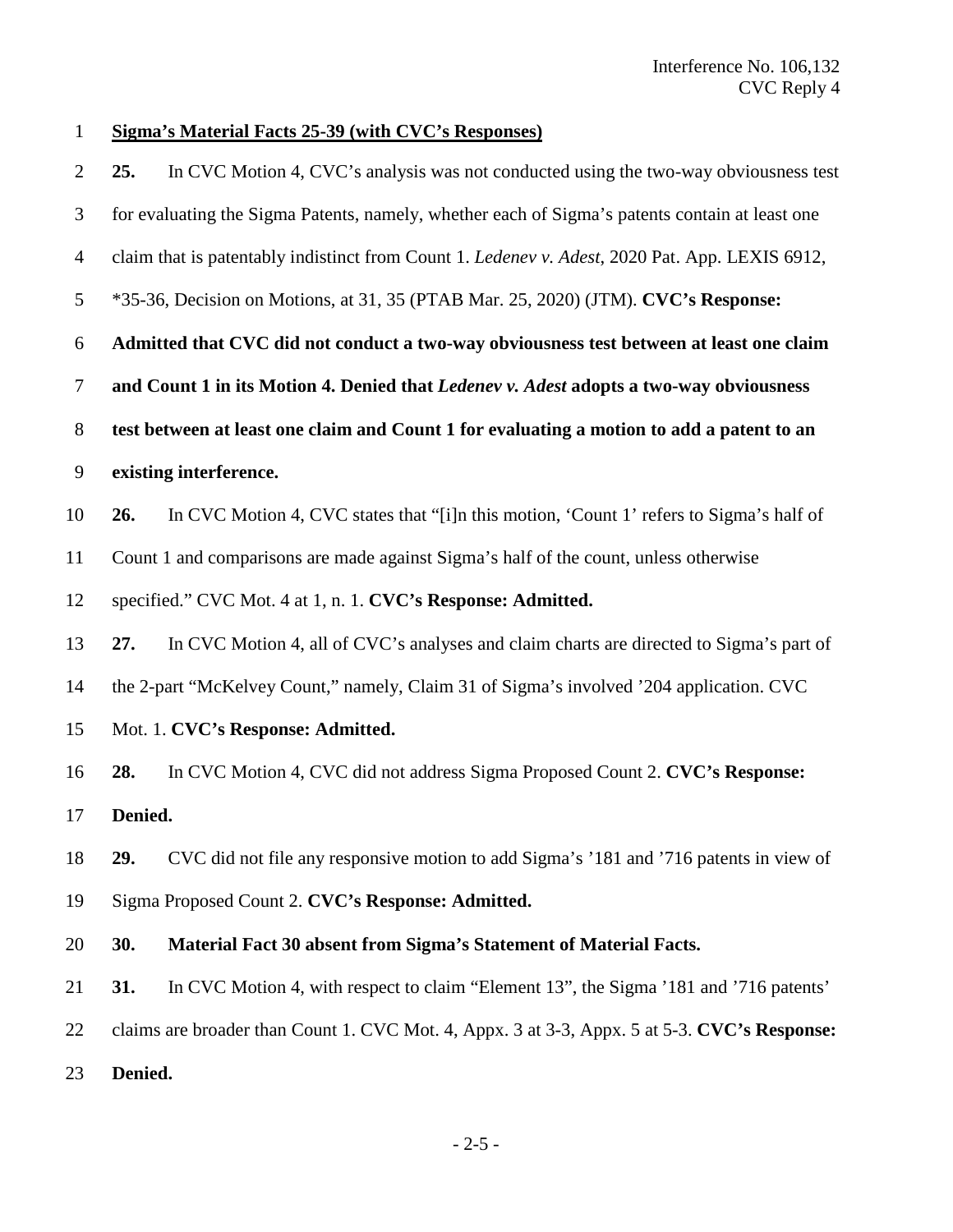**32.** None of the Sigma '181 and '716 patents' claims recite a homology-directed repair

(HDR) process. CVC Mot. 4, Appx. 3-6. **CVC's Response: Denied.**

**33.** In the early December 2012 time frame, the CRISPR-Cas9 technology was in its infancy.

Ex. 1001 ¶ 100; Ex. 1080 ¶ 82. **CVC's Response: Denied.**

**34.** In the early December 2012 time frame, whether integration of a donor polynucleotide

via HDR in a eukaryotic cell could be accomplished in that the bacteria-derived CRISPR-Cas9

system was unpredictable and uncertain. Ex. 1001 ¶¶ 100-157, Summary; Ex. 1080 ¶¶ 58-75.

### **CVC's Response: Denied.**

**35.** Sigma P1 discusses non-HDR processes that lead to DNA repair, including NHEJ

ligation repair processes for integration of an exogenous sequence and modification of a

chromosomal sequence. Ex. 1080 ¶ 82. **CVC's Response: Denied.**

**36.** CVC does not substantively address whether Count 1's recital of the "homology- directed

repair (HDR) process" would have been non-obvious in view of "Element 13" of the Sigma '181

and '716 patents. **CVC's Response: Admitted that "CVC does not substantively address** 

**whether Count 1's recital of the "homology- directed repair (HDR) process" would have** 

**been non-obvious in view of "Element 13" of the Sigma '181 and '716 patents"; denied that**

**such an analysis is required.**

**37.** Jinek (2012) contains no teachings about cleaving eukaryotic DNA. Ex. 1080 ¶¶ 83-84.

**CVC's Response: Denied.**

**38.** Before filing CVC Motion 4, CVC was on notice that Sigma contended that the invention

- of CRISPR-Cas9 cleavage plus integration via HDR in a eukaryotic cell, as recited in both CVC
- Claim 164 and Sigma Claim 31, is patentably distinct from CRISPR-Cas9 cleavage alone in a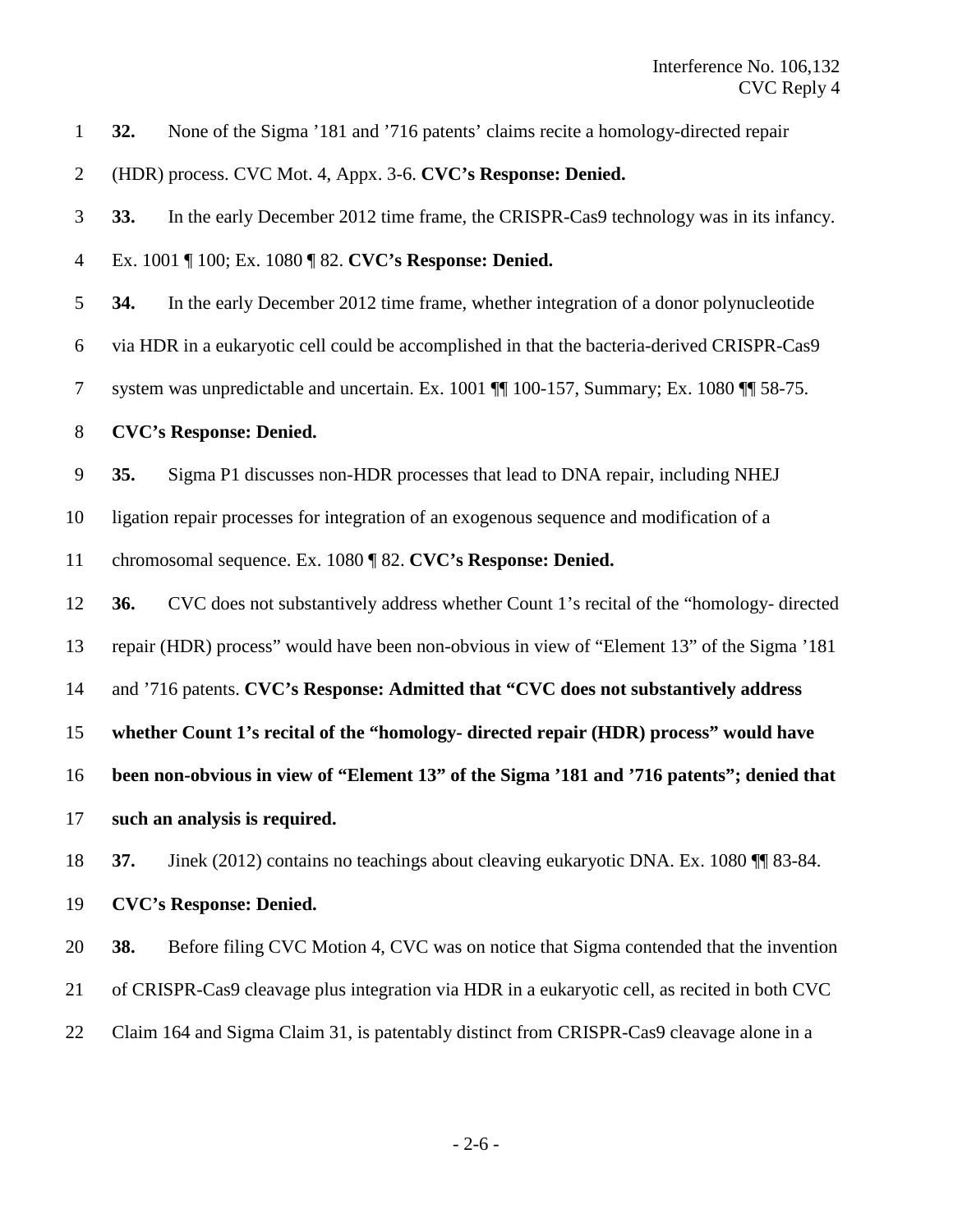- eukaryotic cell. Sigma List of Proposed Motions (Paper 26) at 3 (Aug. 10, 2021); Order
- Authorizing Motions (Paper 30) at 7-8 (Sept. 20, 2021). **CVC's Response: Denied.**
- **39.** Count 1's recital of "DNA homology-directed (HDR) repair" would have been non-
- obvious in view of claims that are silent in that regard. Ex. 1001 ¶¶ 100-157, Summary; Ex. 1080
- ¶¶ 58-75. **CVC's Response: Denied.**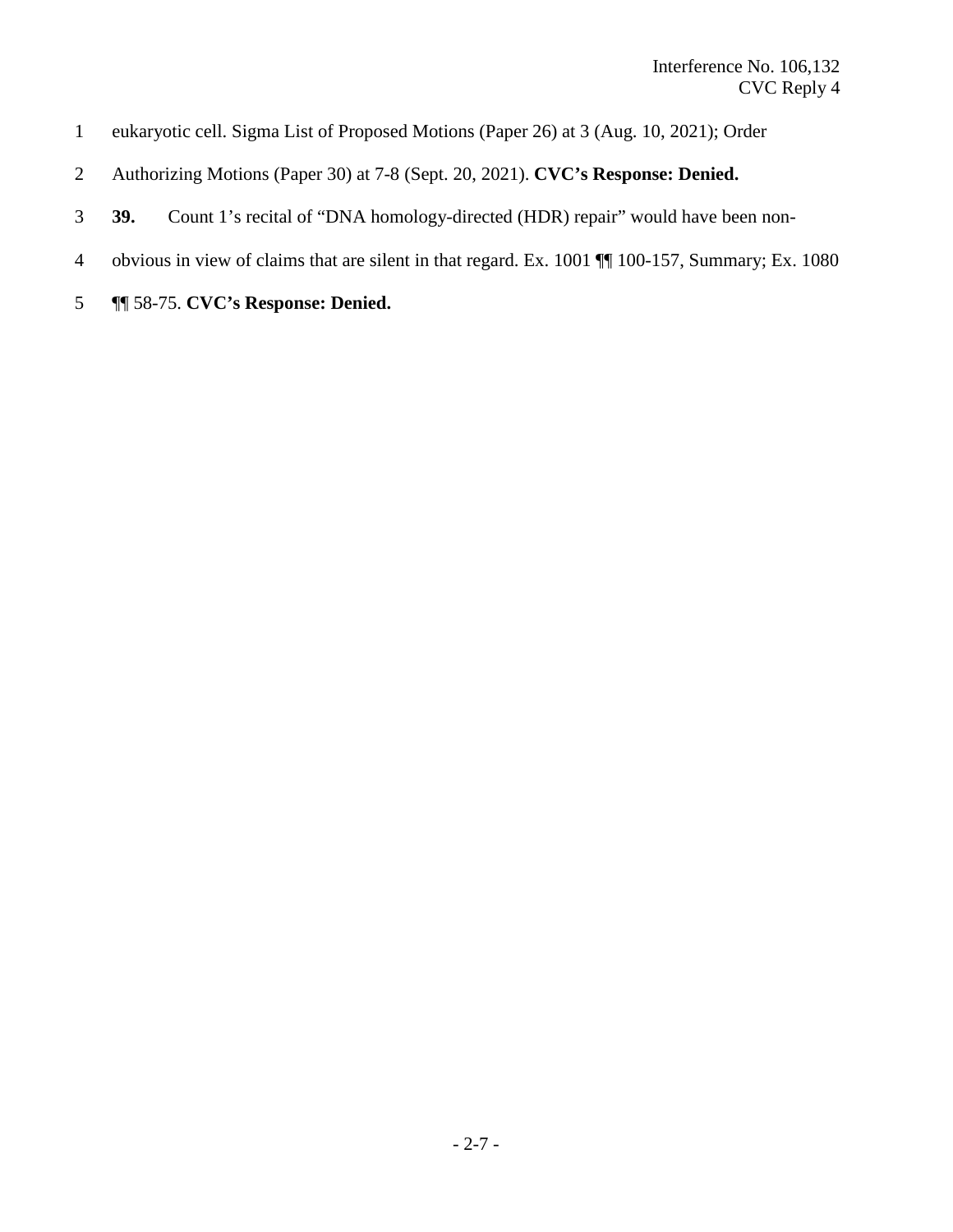### **CVC's Additional Material Facts 40-45**

- **40.** Sigma argues that a movant requesting to add a patent to an existing interference must
- apply a two-way analysis between the count and the patent claims. Paper 709, Sigma Opp. 4,
- 4:5-8, 6:1-5.
- **41.** Sigma does not challenge CVC's showing that claims 1-17 of the '181 patent and claims
- 2-4, 11, 14, and 21-22 of the '716 patent would have been obvious over Sigma's half of Count 1
- in view of Jinek 2012 and Krebber 2000 or Lange 2007. Paper 709, Sigma Opp. 4, 1:5-11, 4:13- 5:18.
- 
- **42.** Dr. Cannon does not dispute Dr. Bailey's opinion that Sigma's half of Count 1 renders
- obvious claims 1-17 of its '181 patent and claims 2-4, 11, 14, and 21-22 of its '716 patent. Ex.
- 11 1001, ¶ 100-157; Ex. 1080, ¶¶ 58-75.
- **43.** GFP DNA is from a eukaryote (*Aequorea*, aka jellyfish). Ex. 2549, ¶ 47; Ex. 2396, 1.
- **44.** Jinek 2012 targeted a plasmid vector DNA containing the GFP gene. Ex. 2031, Fig. 5D.
- **45.** Sigma does not argue that its patent claims, as construed by CVC, do not meet Sigma's
- proposed two-way analysis with Count 1. Paper 709, Sigma Opp. 4.